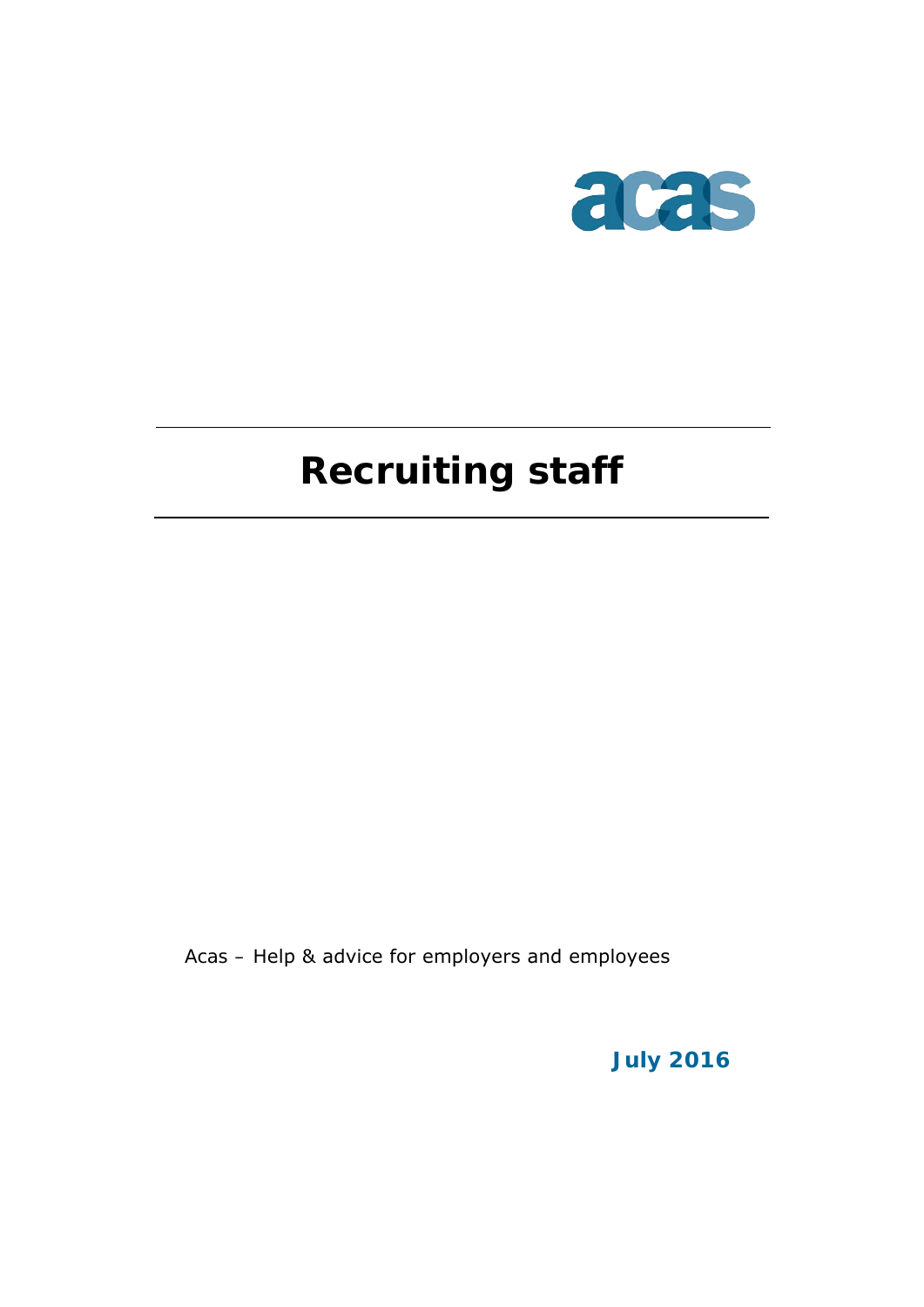#### **About Acas – What we do**

Acas provides information, advice, training, conciliation and other services for employers and employees to help prevent or resolve workplace problems. Go to [www.acas.org.uk](http://www.acas.org.uk/) for more details.

### **'Must' and 'should'**

Throughout the guide, a legal requirement is indicated by the word 'must' – for example, a Written Statement of Terms and Conditions of Employment must include….

The word 'should' indicates what Acas considers to be good employment practice.

### **July 2016**

Information in this guide has been revised up to the date of publishing. For more information, go to the Acas website at www.acas.org.uk. Legal information is provided for guidance only and should not be regarded as an authoritative statement of the law, which can only be made by reference to the particular circumstances which apply. It may, therefore, be wise to seek legal advice.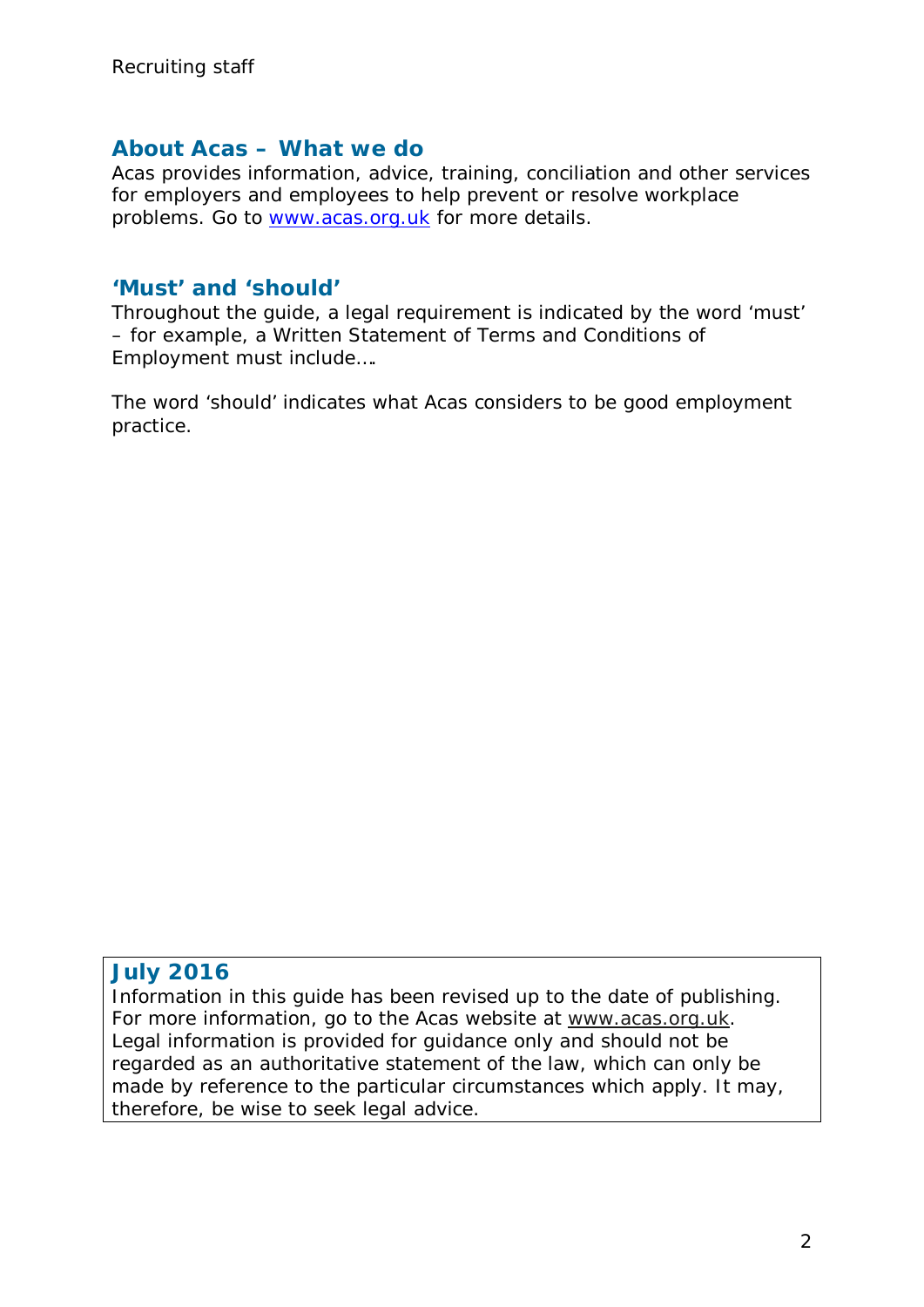## <span id="page-2-0"></span>**Contents**

| Reasonable adjustments for disabled job applicants  27 |  |
|--------------------------------------------------------|--|
|                                                        |  |
|                                                        |  |
|                                                        |  |
|                                                        |  |
|                                                        |  |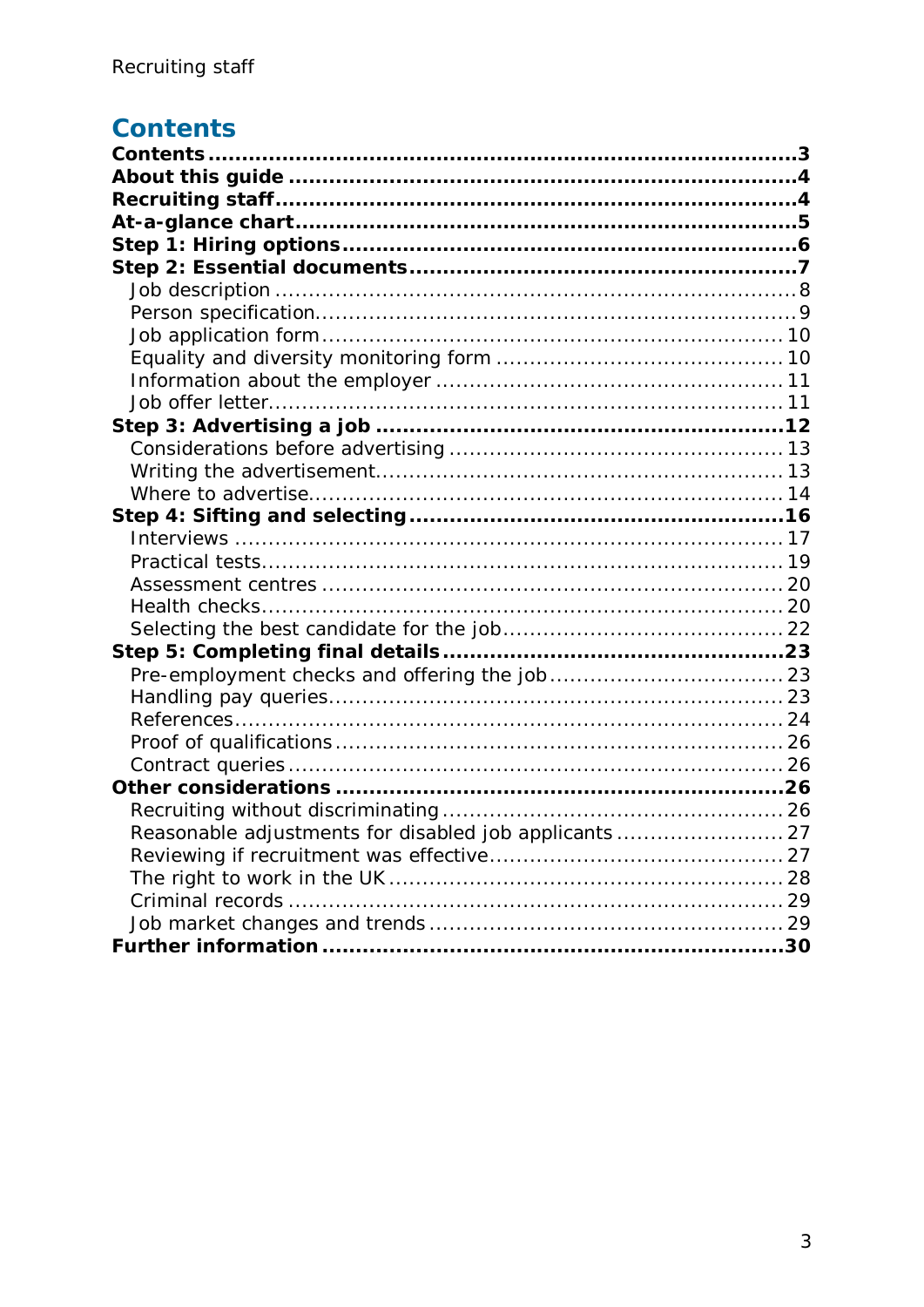## <span id="page-3-0"></span>**About this guide**

Most employers fully appreciate that the success of an organisation can hinge on its staff. But, finding and keeping the right number of employees with the necessary abilities and attitudes requires skills which can sometimes be undervalued, overlooked or simply rushed.

This guide goes through the stages of hiring a new employee up until their first day. Please see the companion Acas guide, Starting a new employee: the induction, on settling them in so they become effective as soon as possible and want to stay.

This guide is aimed at employers looking to handle recruitment themselves - whether they are the owner of a small firm, the head of a department in a larger organisation, part of a human resources team, or a line manager/supervisor. It will also help no matter if the involvement is in some or all of the recruitment process.

Job applicants may also find the guide useful in understanding the employer's perspective.

## <span id="page-3-1"></span>**Recruiting staff**

The aim of recruitment is to get the best person for the job – and consistently fill vacancies that way. The importance of effective and fair recruitment should not be under-estimated.

Appointing people unsuited to a vacancy can be costly and mean:

- managers and supervisors will often have to invest additional time in training and supporting such a recruit when they could otherwise use the time and effort on other business
- where training or other support cannot help, there is a strong risk the new recruit will leave (or be dismissed from) the role. This will be demoralising for the employee concerned and can also upset the morale of the team they leave behind
- another recruitment process to fill the vacancy.

On the other hand, securing the best and most suitable recruit should bring benefits to the individual, their team, managers and the business as a whole.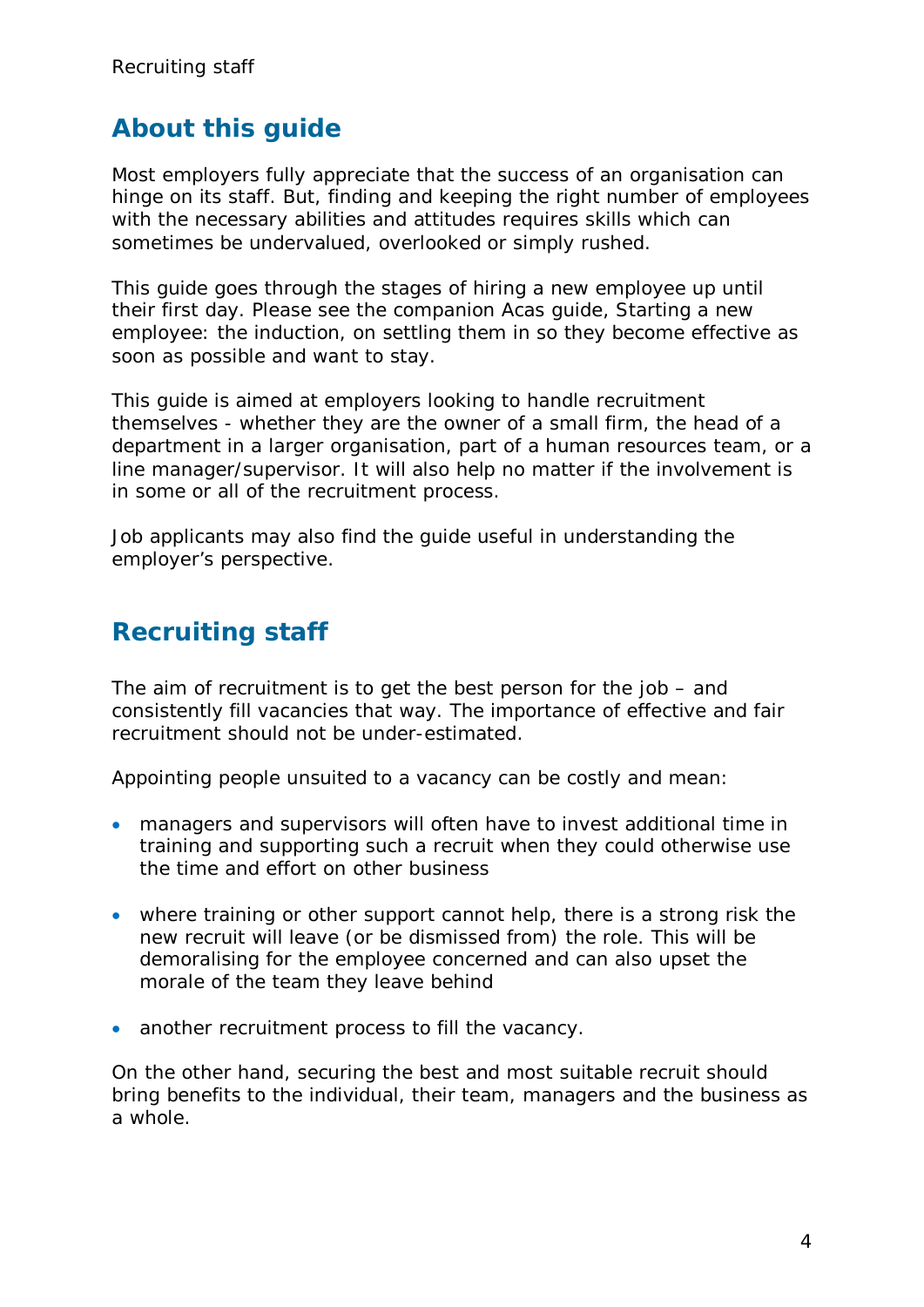## <span id="page-4-0"></span>**At-a-glance chart**

## **STEP 1: Hiring options**

- Work out what is really needed more staff, new skills, specific duties
- Make sure the employment terms and conditions on offer are attractive in the current labour market
- Don't forget the benefits of training and developing current staff



## **STEP 2: Essential documents**

- Consider factors, such as has the role changed or is it a completely new role, before preparing the documents
- The six documents:

1. Job description 2. Person specification 3. Job application form 4. Equality and diversity monitoring form 5. Information about the employer 6. Job offer letter template



## **STEP 3: Advertise the job**

- Consider the range of media and advertise opportunities in at least two channels
- Make important decisions, such as how the successful candidate will be picked, before compiling the job ad
- Compile the ad, including asking applicants to say if they need any 'reasonable adjustments' for any part of the recruitment process



### **STEP 4: Sift and select**

- Check again if applicants need any 'reasonable adjustments'
- Make 'reasonable adjustments' if the candidate is disabled
- At least two people should sift applications to select candidates for interviews etc
- Prepare for the interview/ tests/ assessment centre
- Conduct the interview/ tests/ assessment centre and score candidates
- Select the best candidate for the job



## **STEP 5: Complete final details**

- Offer the job and make necessary pre-employment checks
- Resolve any queries over the contract of employment and the checks
- File documentation e.g. candidate's written acceptance of the job offer
- Start to prepare for the new recruit's arrival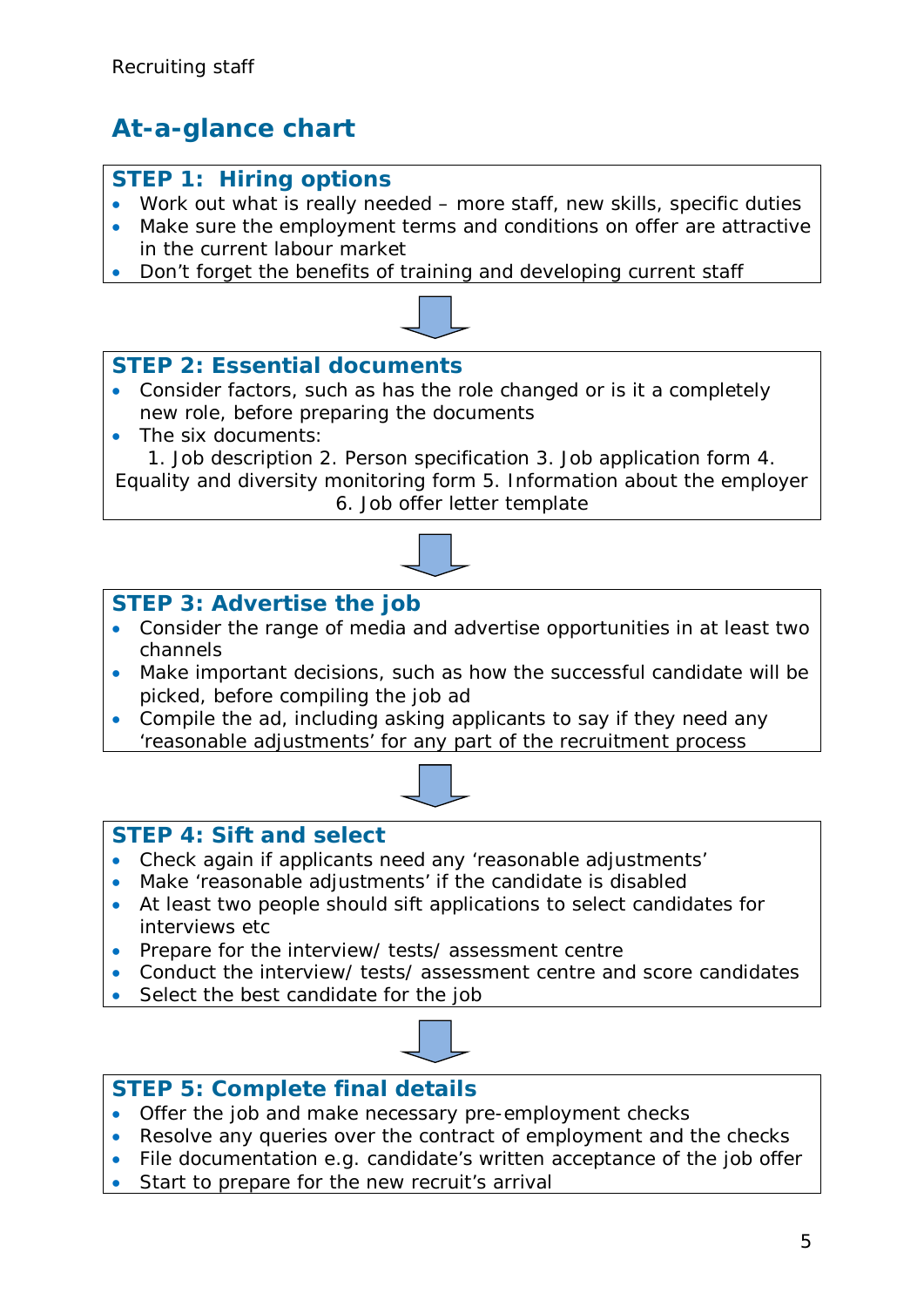## <span id="page-5-0"></span>**Step 1: Hiring options**

There is far more to an employer working out how many staff it needs and what it needs them for than might at first appear to be the case. In less considered situations, recruitment might simply amount to trying to plug gaps when they appear. The more proactive employer might consider a range of factors in determining current staffing needs – and anticipating what they may be in the future.

An employer should consider:

- **the needs of the business:** Consider if there will be enough work for new recruits – for example, can workloads be seasonal? Also, how can a temporary decline in productivity be avoided while new recruit/s are brought up to speed? In addition, check that the recruitment process will give a reasonable amount of time to both hire and settle in new recruits
- **changes in the labour market:** This includes monitoring the availability of appropriately-skilled candidates in the desired location, on the terms and conditions on offer, as well as what competing organisations are looking for and offering
- **developing new and existing staff:** Organisations will usually benefit in a variety of ways – including in recruitment - by developing the capabilities of new and existing staff. Coaching and training will better equip them for promotion, particularly where there may otherwise be a shortage of candidates. They are more likely to buy into this enthusiastically if they are consulted individually and/or through recognised representation such as a recognised trade union
- **are more staff needed?:** Pinpoint why and where extra staff are needed, and how many
- **are new skills needed?:** Pinpoint why and where new skills might be needed – sometimes an organisation needs more than just a higher headcount. Also establish if there is any need for specialist skills or knowledge and if the organisation can acquire these through staff development, recruiting new and already-skilled staff, or a blend of these options?
- **competitors' pay and benefits packages:** Knowing what rivals are offering to attract recruits is important and is rarely just about pay. Benefits such as training, career development, flexible hours, part-time work/jobshares and working from home can be factors, too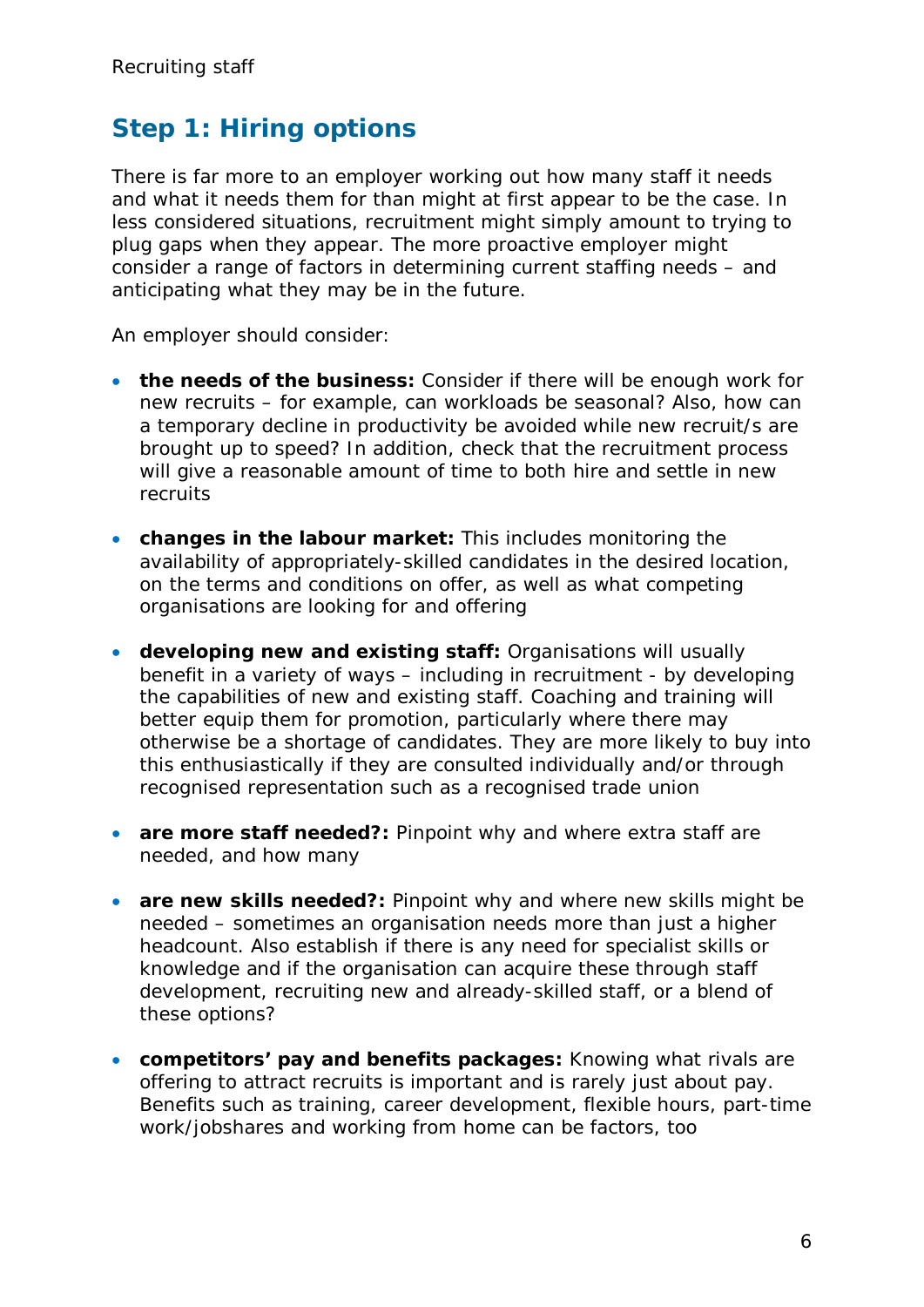- **presenting a people and family friendly image:** Having and/or developing such a reputation can be an advantage in attracting good applicants. This might involve offering increased flexibility or perks such as childcare vouchers and health plans
- **holding exit interviews:** Talking to departing staff, their colleagues and manager may give an insight into a consideration or requirement of which the recruiter may be unaware. They may also generate good ideas for useful changes, as well as giving the organisation a better understanding of why staff leave and if any steps might be taken to retain them
- **recruiting an adaptable workforce:** Recruiting staff who are multiskilled, open to change, and demonstrate an enthusiasm for training and development can help an employer deal more efficiently with organisational changes
- **business practicalities:** Check the organisation has the premises, equipment, technology and resources to accommodate and develop new recruits as well as existing staff
- **will recruitment be handled in-house, or using an agency?** In some circumstances, especially where there is a need for particularly fast recruitment, a recruitment agency may be preferable to an employer recruiting staff directly. Recruitment agencies which are members of a trade association are subject to a code of practice and can provide effective recruitment.

## <span id="page-6-0"></span>**Step 2: Essential documents**

The key task here is for an employer to get ready all the necessary documents for a smooth recruitment process. It's also important to determine if and how a job may need to change from the role held by the last post-holder. Or, if it's a completely new role, it's important to finalise the requirements.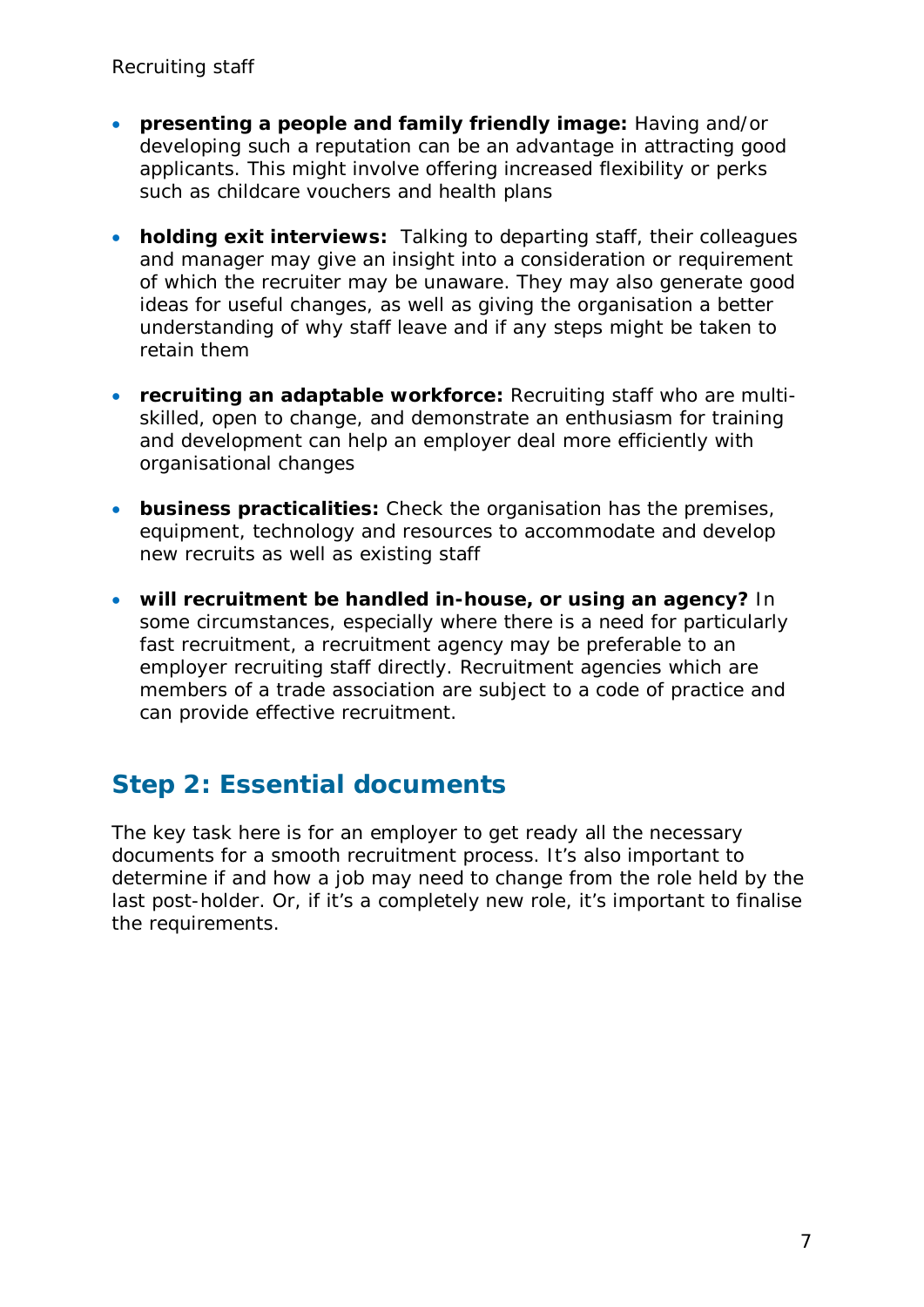#### **What are the essential documents?**

Employers will usually need to provide the following documents as a bundle to a job applicant:

- **1.** Job description
- **2.** Person specification
- **3.** Job application form
- **4.** Equality and diversity monitoring form
- **5.** Information about the employer

Applicants should be provided with a covering note that makes it clear if the successful candidate will need any health checks or references.

The successful candidate will also require a **Job offer letter**.

Before preparing the documents, an employer should consider:

- **key tasks, skills, attributes, behaviours, values, knowledge and experience required for the role:** Have the aims of the role changed? Is new technology being introduced? Will the new jobholder require additional skills? Also, does the company have new products which need to be taken into consideration?
- **work flow:** Is it fairly constant or seasonal? Has it altered? Could staggered hours or overtime help with any peaks, troughs or changes? Details such as hours and times of work would need to be included in writing in the new employee's terms and conditions of employment
- **flexibility:** Being open to requests from candidates for flexible working can open up a vacancy to people with the skills the organisation seeks and who otherwise might not be able to consider the vacancy. The request may meet the organisation's business needs.

However, circumstances may suit keeping the role as performed by the last jobholder, and offering the same terms and conditions.

## <span id="page-7-0"></span>**Job description**

Also known as a job specification, it should make clear the job's…

- **main purpose:** Try to do this in one sentence. For example, 'To increase revenue from advertising on the company's website by 25%'
- **main tasks:** Be precise. For example, 'Answering phones and typing company letters' is clearer than 'general office duties'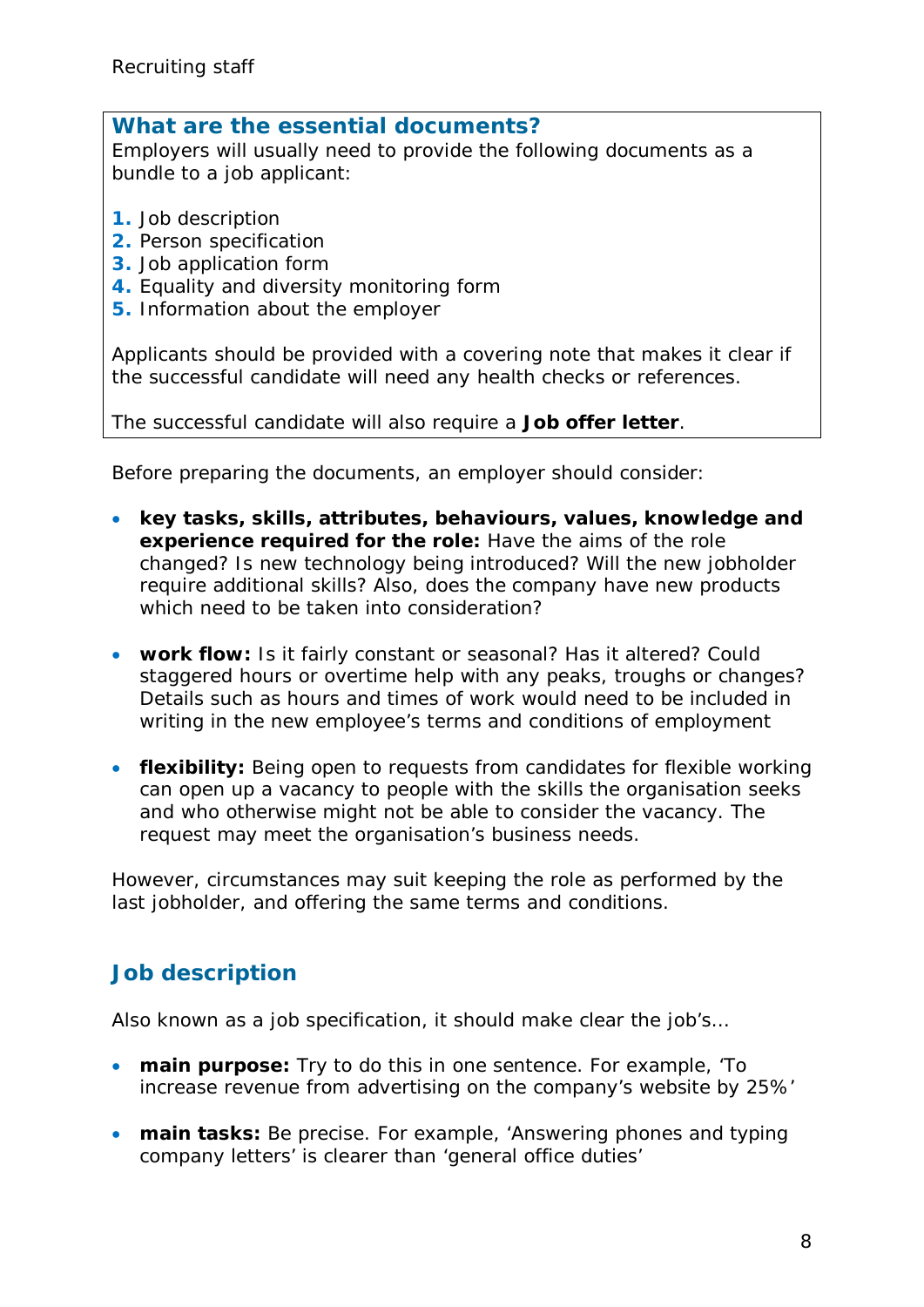• **scope:** Explain briefly the importance of the job and how it fits into the business. Also outline other duties and responsibilities.

Writing a good job description can help the employer clarify for everyone the requirements of the job, how a new recruit might need to be trained and settled into the role, and provide a basis for drawing up the person specification. It will also help to set expectations up-front for how performance is likely to be managed. For an example, go to the outline of a job description at [www.acas.org.uk/templates.](http://www.acas.org.uk/templates)

An employer should be careful not to potentially discriminate in compiling the job description and the person specification. For example, does the role really need to be full-time? Or could it be done by two people working part-time in a job-share? For more information on discrimination, go to [www.acas.org.uk/equality.](http://www.acas.org.uk/equality)

## <span id="page-8-0"></span>**Person specification**

This should focus on…

- **skills and knowledge**: For example, managing sales accounts
- **experience:** For example, a minimum of one year in website advertising sales
- **aptitudes**: For example, a head for statistics
- **personal qualities:** For example, self-motivated and judging performance by results.

The above areas are sometimes termed and structured differently in some industries and sectors. For example, the NHS makes use of **values** and the Civil Service refers to **behaviours**.

The specification should be a concise profile of the person who would best match the job, spelling out which attributes are essential and which are desirable. It should help would-be candidates assess whether they should apply, and provide a benchmark for the employer to assess applicants. The attributes should not be inflated beyond those necessary for effective job performance - false expectations may result in disillusioned employees.

It is essential to any successful recruitment that the process is designed to actually test these areas, and do so in a way that can be measured.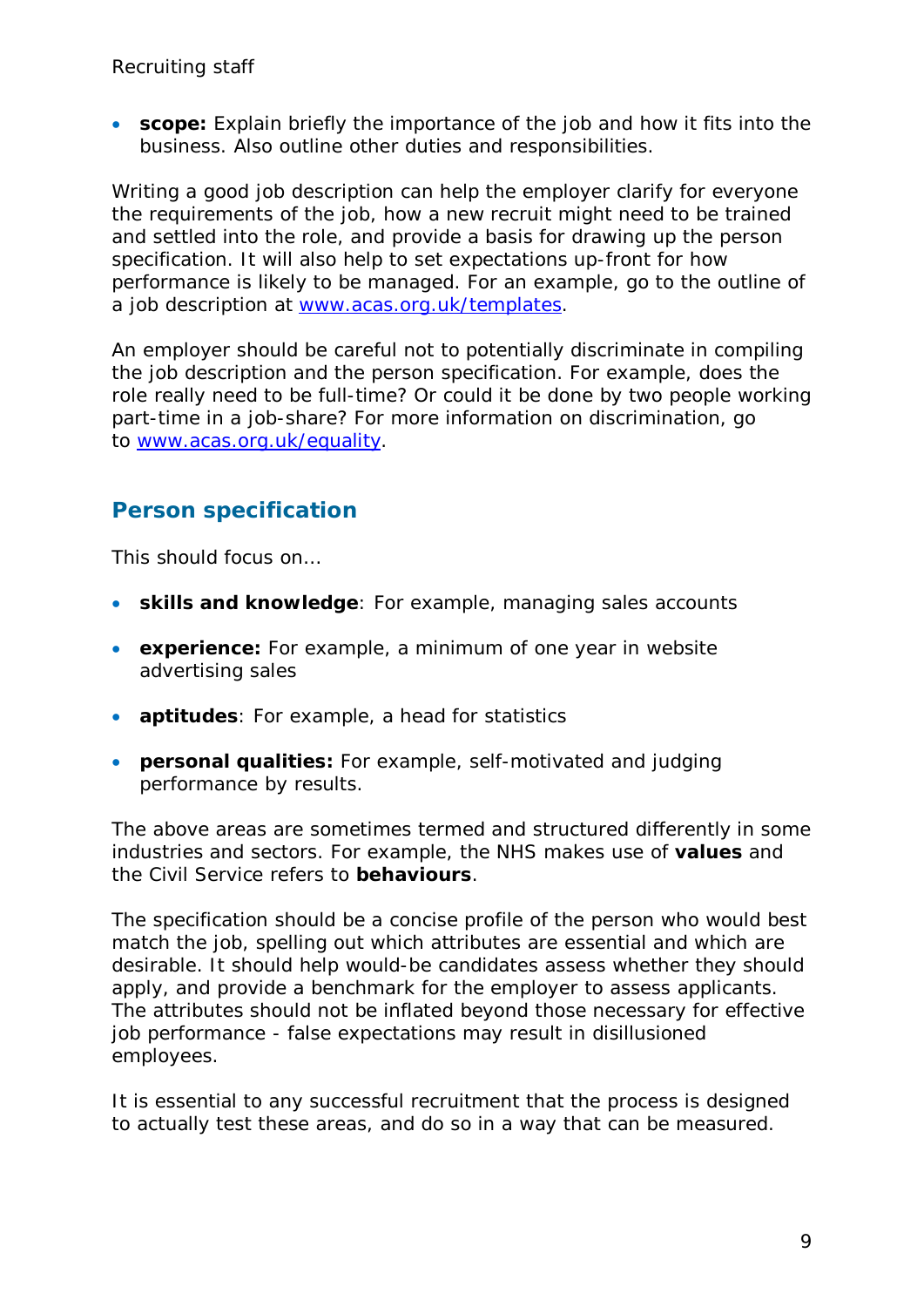For an example, go to the outline of a person specification at [www.acas.org.uk/templates.](http://www.acas.org.uk/templates)

## <span id="page-9-0"></span>**Job application form**

This should match the level of the role and ask for information relevant to the job about...

- **the applicant:** For example, their current employment situation and notice requirements.
- **skills and knowledge**: For example, brief details of how they have used their skills in the past, and professional or technical qualifications.
- **experience**: For example, asking for brief explanations demonstrating team-working or managerial ability in previous roles.

An application form offers a number of advantages: it provides information, qualities, qualifications and experience as stated by the candidate; it can indicate the quality of a candidate; and help the employer to be consistent in assessing candidates. CVs, on the other hand, can differ in style, breadth of content and topics covered.

However, it is important to ensure application forms are not discriminatory. For example, to require a form to be filled out 'in your own handwriting', where written English is not relevant to the job, may discriminate against applicants whose first language is not English or applicants with disabilities that affect writing ability – an issue which may be avoided by making an electronic version of the form available.

## <span id="page-9-1"></span>**Equality and diversity monitoring form**

This is used to seek details, where relevant, and which do not give the candidate's identity, of their…

- Age group
- Disability or long-term health condition
- Marriage/civil partnership
- Race/nationality/ethnic group
- Religion or belief
- Sex (gender)
- Sexual orientation

The form might also include some other areas such as caring responsibilities and working pattern – for example, full-time or part-time.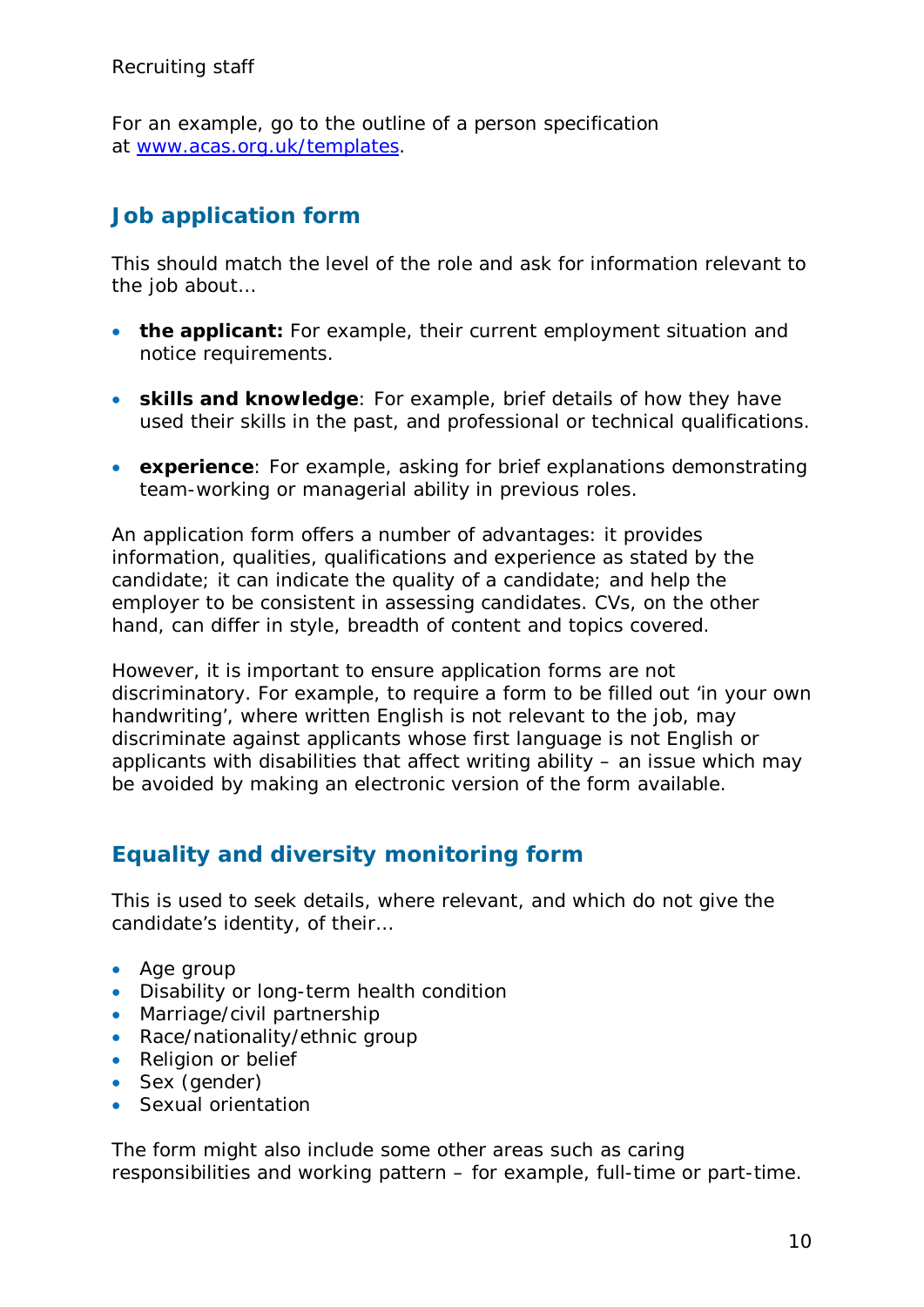But it should not usually seek details of pregnancy or maternity (because they are temporary), or gender reassignment (such statistics can risk identifying individuals).

A job candidate should send back the equality and diversity monitoring form separately from the rest of their application, without including their name. It should be filled in voluntarily and the form should state that the details will be used solely to build an accurate picture of the make-up of the workforce in encouraging equality and diversity. For more information, see the example of an equality and diversity monitoring form at [www.acas.org.uk/templates.](http://www.acas.org.uk/templates)

### **Medical records**

Information about an applicant's health is confidential, and should be kept in a safe and secure location, and separately from a personal file. Under data protection laws, the candidate should be told if details of their application are to be kept, for what purposes and for how long.

## <span id="page-10-0"></span>**Information about the employer**

This includes brief, relevant and interesting details which can help a candidate judge whether they match the job and workplace culture, ethos and values.

## <span id="page-10-1"></span>**Job offer letter**

In a job offer letter, it can be helpful to state for how long the offer will remain open, along with the other details listed below. While a deadline can help focus an employee on making a decision, an employer should carefully consider how much time the candidate might need to accept the offer, and how much time they may need before they can start the job – for example, how much notice is required by any current employer?

### **Option A**

A covering letter offering the job to the successful candidate and referring to an attached document, a Written Statement of Terms and Conditions of Employment. Part of the document is called the "principal statement" and must include details of:

- names of the employer and employee
- date employment starts
- whether a previous job counts towards a period of continuous employment and when that period started
- job location or locations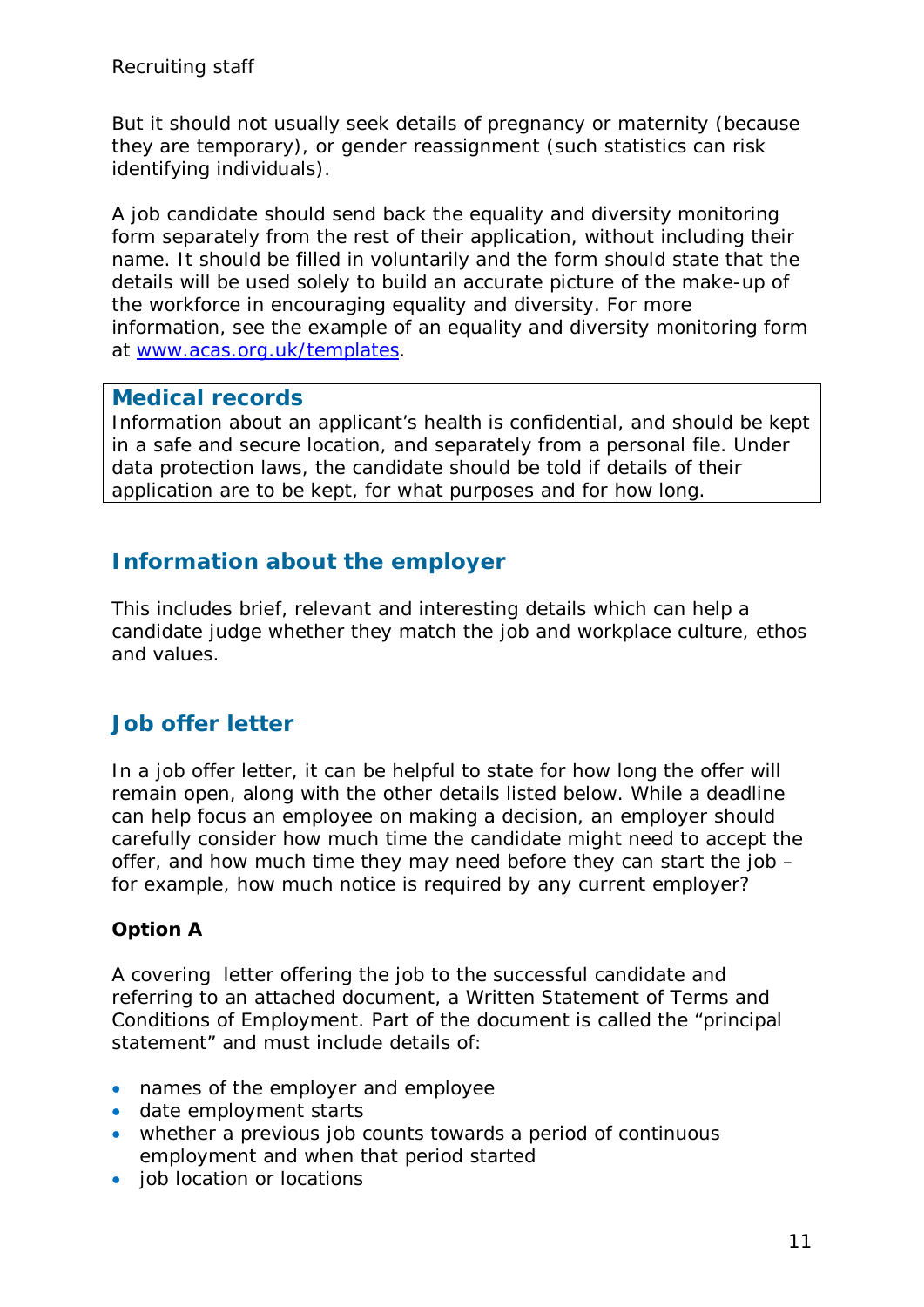- pay and whether it's weekly, monthly etc
- working hours
- holiday entitlement
- job description/job title
- details of any collective agreement that directly affects the employee's conditions of employment.

The rest of the Written Statement must outline: how long a job is expected to last if temporary; the end date if a contract is fixed-term; notice periods; pension information; and who to go to with a grievance. It must also say where details of sick pay, disciplinary, dismissal and grievance procedures can be found.

The letter should say what the candidate needs to do to accept or decline the offer. In the letter, the employer should also say it will carry out preemployment checks and that the job offer is made on the condition that the results of the checks are satisfactory.

### **Option B**

A letter offering the job and giving some of the basics:

- job title
- any conditions applying to the offer for example, before they start, passing exams, or after they've started, completing a satisfactory probation period
- main terms and conditions including salary, hours, benefits, pension arrangements, holiday entitlement and place/s of employment
- start date and any probationary period
- what the candidate needs to do to accept or decline the offer.

If this letter is to be part of the employment contract, it should say so. Also, if the employment lasts at least a month, the employer must give the employee the Written Statement of Terms and Conditions of Employment (outlined in Option A above) within two months of them starting work.

In the letter, the employer should say it will carry out pre-employment checks and that the job offer is made on the condition that the results of the checks are satisfactory.

For more information, see outline of both job offer letters and a Written Statement of Terms and Conditions of Employment at [www.acas.org.uk/templates.](http://www.acas.org.uk/templates)

## <span id="page-11-0"></span>**Step 3: Advertising a job**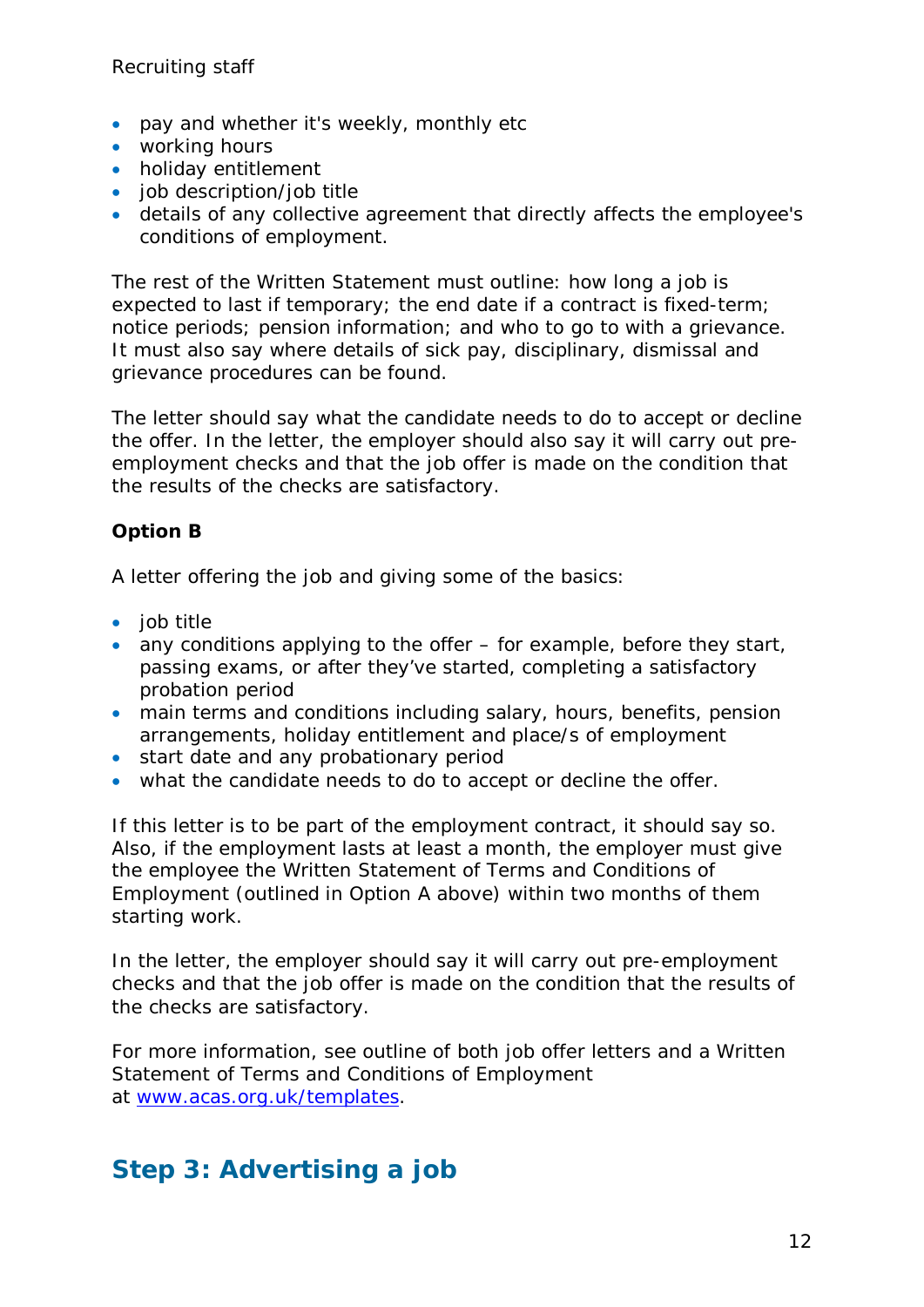The aims of advertising a job include tempting the best candidates with the necessary skills and attributes, getting the right number of applicants and candidates to choose from and getting the best person for the job at the most effective cost.

## <span id="page-12-0"></span>**Considerations before advertising**

- How should applicants respond to the advertisement to the employer or a recruitment agency? By application form or CV? By email, online, post, telephone or in person? Are alternatives like tape or Braille available where needed?
- Who will sift applications, select candidates for the next steps and reply to the applicants promptly? Have they been trained to handle these tasks correctly?
- What do the next steps include an interview, practical or written tests, an assessment centre? When will they be held and who will conduct them?
- How will the successful candidate or candidates be selected will a scoring system as outlined in Step 4 be used?
- If practical or written tests are to be used, are they appropriate and non-discriminatory?
- Is everyone involved aware that personal information must be handled with respect and in line with the law? To find out more, see the Information Commissioner's Office's website [www.ico.org.uk.](http://www.ico.org.uk/)

## <span id="page-12-1"></span>**Writing the advertisement**

- Does the advertisement convey the organisation's image and appear eye-catching?
- Is it easily understood and to the point?
- Make sure it includes the job title and main aspects of the role including pay, location and type of contract (for example, is it permanent or fixed term?). Where space permits, cover qualities, skills and knowledge essential for the post and career prospects.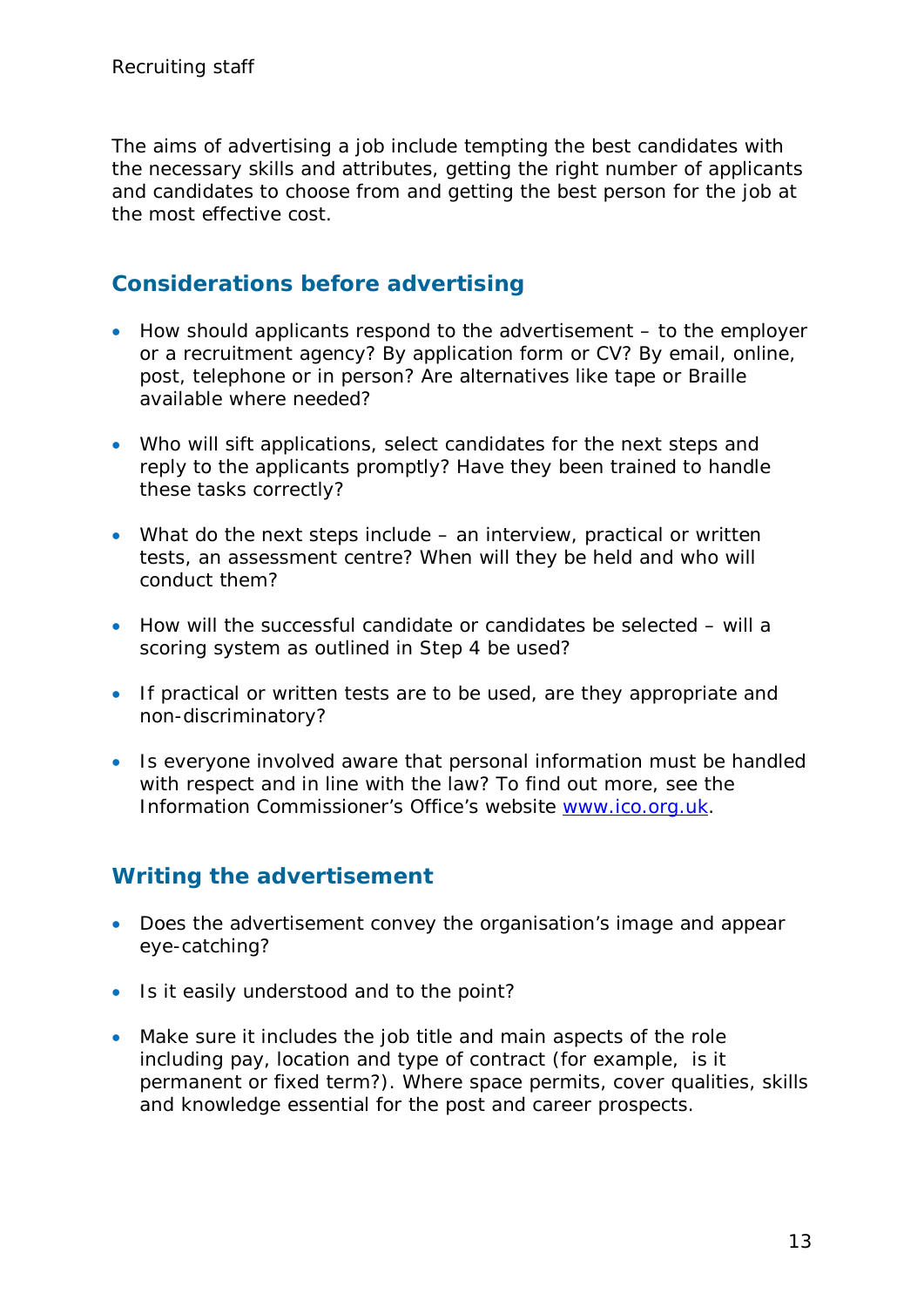- State how applicants should apply, and give a contact name, phone number and/or email address if an applicant would like additional information or has queries.
- Give a clear closing date for applications.
- Make sure current employees, agency workers and external applicants are given the same information.
- Check it steers clear of any wording the employer is unsure about or thinks might be open to legal challenge. Apart from in very limited and lawful exemptions and exceptions, the advertisement must not discriminate on the grounds of age, disability, gender reassignment, marriage and civil partnership, pregnancy or maternity race, religion or belief, sex (gender) and sexual orientation.

#### **Be specific…**

- **1.** A company that needs someone to speak to customers in Malay doesn't need to advertise for a Malyasian, they need to ask for someone who speaks Malay.
- **2.** If a company wants someone who is hard working, rather than advertising for someone who is youthful or energetic, they need to ask for someone who can provide evidence that they can handle a demanding workload.
- **3.** If a Christian school wants to hire a religious education teacher, they don't need to advertise for a Christian, they need to advertise for someone with a qualification or experience in Theology.
- State the organisation's commitment to equal opportunities and that it welcomes applications from all who believe they fit the essential requirements of the job.
- Ask applicants whether they need any 'reasonable adjustments' for any part of the recruitment process –it is good practice for an employer to do this at this stage. If space is limited, such as in a newspaper job listing, make sure this information is available as soon as further information is given or can be accessed.
- Where the services of an employment agency are being used, there are certain mandatory requirements when advertising a job. The agency should be aware of these, but further information can be found at [www.rec.uk.com/legal-resources.](http://www.rec.uk.com/legal-resources)

### <span id="page-13-0"></span>**Where to advertise**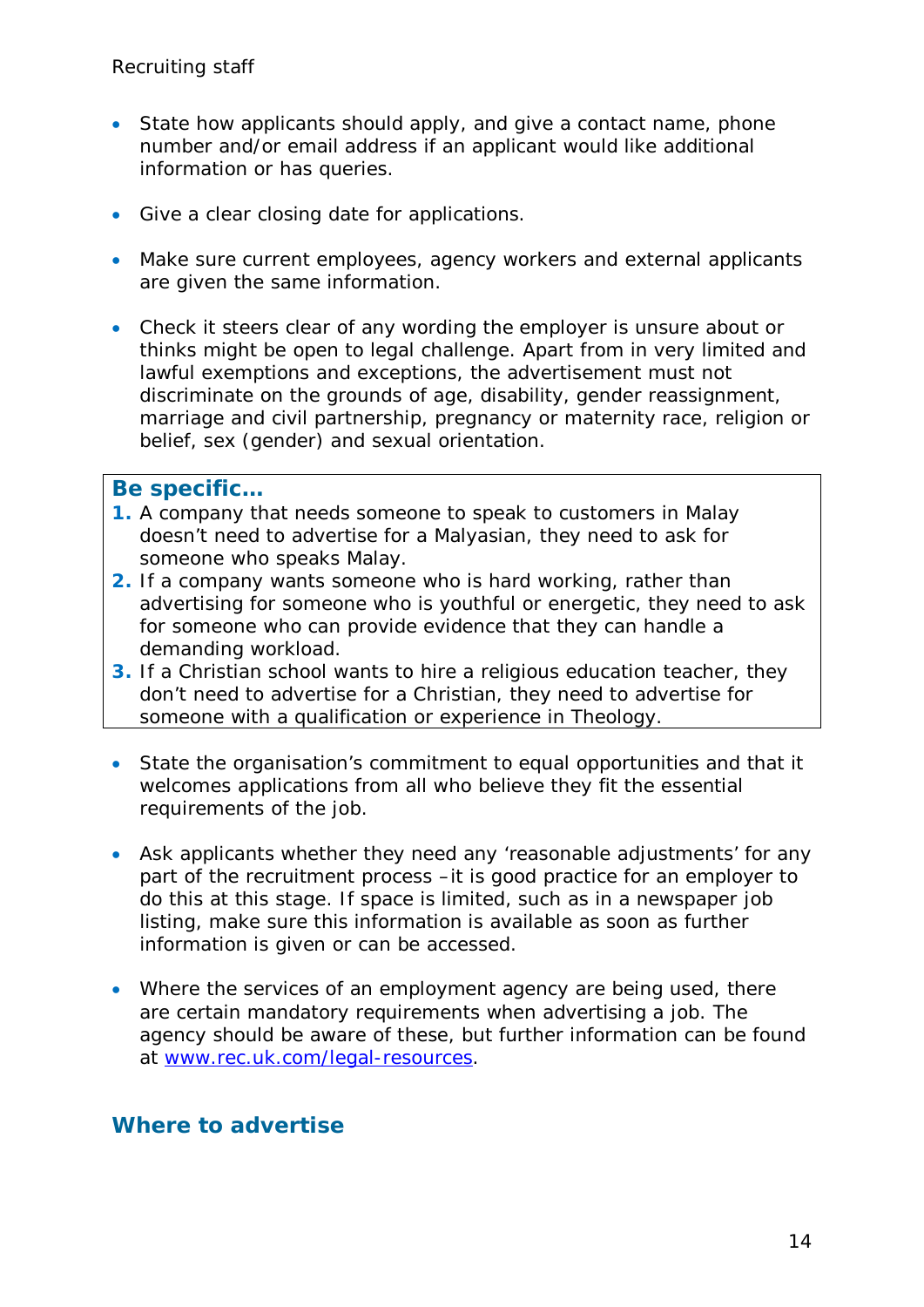An employer can benefit from drawing on the experiences of applicants from different backgrounds. It should not advertise in just one kind of media, but use at least two different channels so it does not discriminate or end up with candidates from too narrow an audience.

Options include:

- **looking within the organisation:** If an employer wants to keep its best staff it should offer them opportunities to develop, as highlighted in Step 1. The best candidate might be an existing employee, and it is good for morale for staff to see they can progress within the organisation. Also, an employer should make sure internal applications are handled the same as external ones, in a clear and consistent process, to avoid suspicion of favouritism
- **the internet:** Now the dominant means for people to look for a new job and for employers to hire them. It is estimated that more than half of all jobseekers in the UK go online to look for a new post, and nearly all employers use the internet at some stage of taking on a new employee. This can range from simply advertising a vacancy through to handling the recruitment process largely online

The main internet recruitment tools include…

- an employer's own website marketing its brand, reputation and vacancies
- job-boards, the numerous websites advertising vacancies, while some also profile jobseekers. Some have vacancies covering a wide range of jobs, while others target a specific sector – for example, engineering
- social media, the internet-based tools people use to make contact and interact in all kinds of ways. It includes channels for listing job vacancies. Also, it is influencing how some employers now approach recruitment
- **Jobcentreplus:** Employers can advertise vacancies through the Government's online, Universal Job match, at [www.gov.uk/jobsearch.](http://www.gov.uk/jobsearch) The vacancies also go on display at local Jobcentreplus offices. Disability Employment Advisers at Jobcentreplus offer support for disabled people to help open up job opportunities for them
- **recruitment agencies:** Often specialising in specific types of work such as catering, logistics or construction. They may already have potential applicants registered with them. Others, sometimes called search and selection firms or headhunters, focus on seeking out candidates for senior management or in highly-specialised fields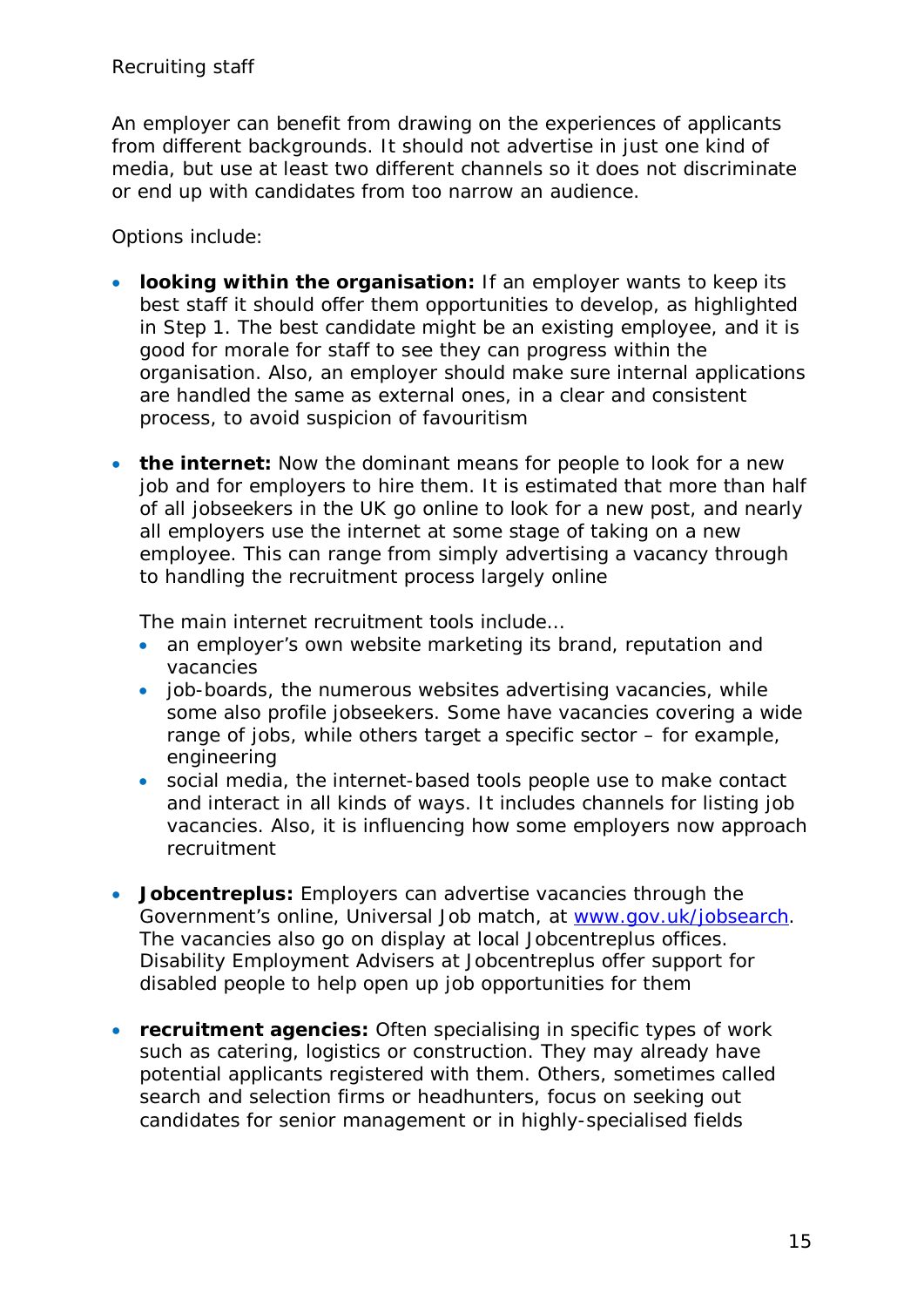- **national newspapers:** Advertising here can be expensive, but is likely to produce a batch of good applications, especially for specialist roles. In print and online. There are national ethnic newspapers, too
- **specialist publications:** Less expensive than the national press, these target potential candidates for niche and professional vacancies. Usually both in print and online
- **regional and local newspapers:** Tend to be for less specialised jobs or to target an area or locality. Again, usually both in print and online
- **local schools, colleges and universities:** It can be worthwhile for an employer to keep in touch with careers advisers here and take part in their job fairs. This can be useful in seeking particular skills and highlighting opportunities for trainees, apprenticeships or work experience. It is also worth bearing in mind that more students are staying at home to go to a local university to limit student debt
- **Skills Funding Agency:** It can help employers take on trainees and apprentices and can be accessed through [www.gov.uk/sfa.](http://www.gov.uk/sfa)

### **Using word of mouth**

Advertising vacancies by word of mouth through existing employees and their social networks can be effective, but only if it is handled carefully in conjunction with other methods, and if the job details are then provided to interested applicants in written format.

Spreading word of vacancies only through existing employees and managers is likely to yield a limited pool of candidates and, unless the job is in a very niche area, unlikely to get the best possible candidates.

It is also unlikely to meet Equal Opportunities requirements because any imbalance in the make-up of the workforce is likely to be increased. The Equality and Human Rights Commission warns against this practice where the workforce is predominantly one sex or racial group.

## <span id="page-15-0"></span>**Step 4: Sifting and selecting**

Whatever form an employer decides applications should take, it will have to go through them – also using the job description and person specification – to see how candidates measure up. It should select in a systematic way who best matches the job to draw up a shortlist of candidates for the next phase of evaluation – whether that is an interview or assessment centre.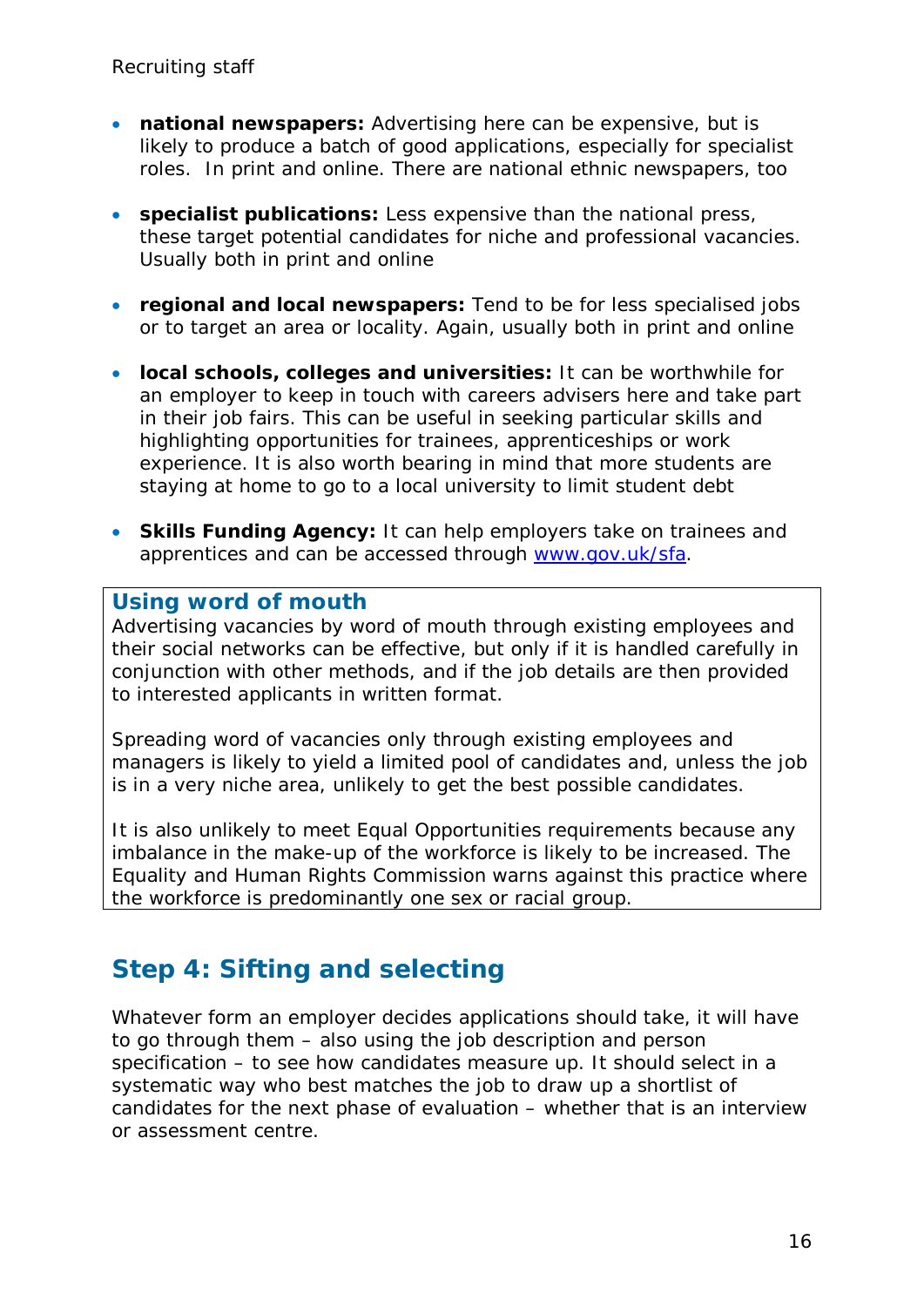To avoid any unintended or unconscious bias, the sift and interviews should be done by at least two people trained to interview job candidates, and involve the line manager the successful candidate will report to, as well the HR department, if the organisation has one. The employer should also clearly state whether it will pay the candidate's reasonable travel expenses for attending an interview or assessment.

There is a variety of methods to aid selection, including interviews, practical tests and assessment centres. Usually, methods used will depend on the type of job to be filled, the skills of the recruiter and the budget for recruitment.

## <span id="page-16-0"></span>**Interviews**

Most jobs involve having an interview. Its main purposes are to find out if the candidate is suitable for the job and give the candidate information about the job and the organisation.

#### **Preparing for the interview**

- It is advisable for the employer and interviewers to plan core questions to probe skills, qualities and values essential for the job. It can help to use the application form, job description and person specification in devising the questions. At the interview itself, interviewers may find they have to probe some areas more with certain candidates.
- The questions should be 'open-ended' so they cannot be answered 'yes' or 'no'. They usually begin with 'what', 'why', 'when' or 'how'.
- Interviewers should familiarise themselves with the application, job description and person specification in advance of any interview. If the interviewers need to ask candidates to explore or expand on their applications, they should make sure they have read the completed applications beforehand.
- The interview should be planned so the candidates do most of the talking, which can be achieved with a handful of questions to be answered at length, or a longer list of shorter questions.
- The interviewers should share questions between them to draw on their own skills, knowledge, experience, training and qualifications.
- Try to anticipate any questions the candidate might ask and, where possible, have the answers to hand.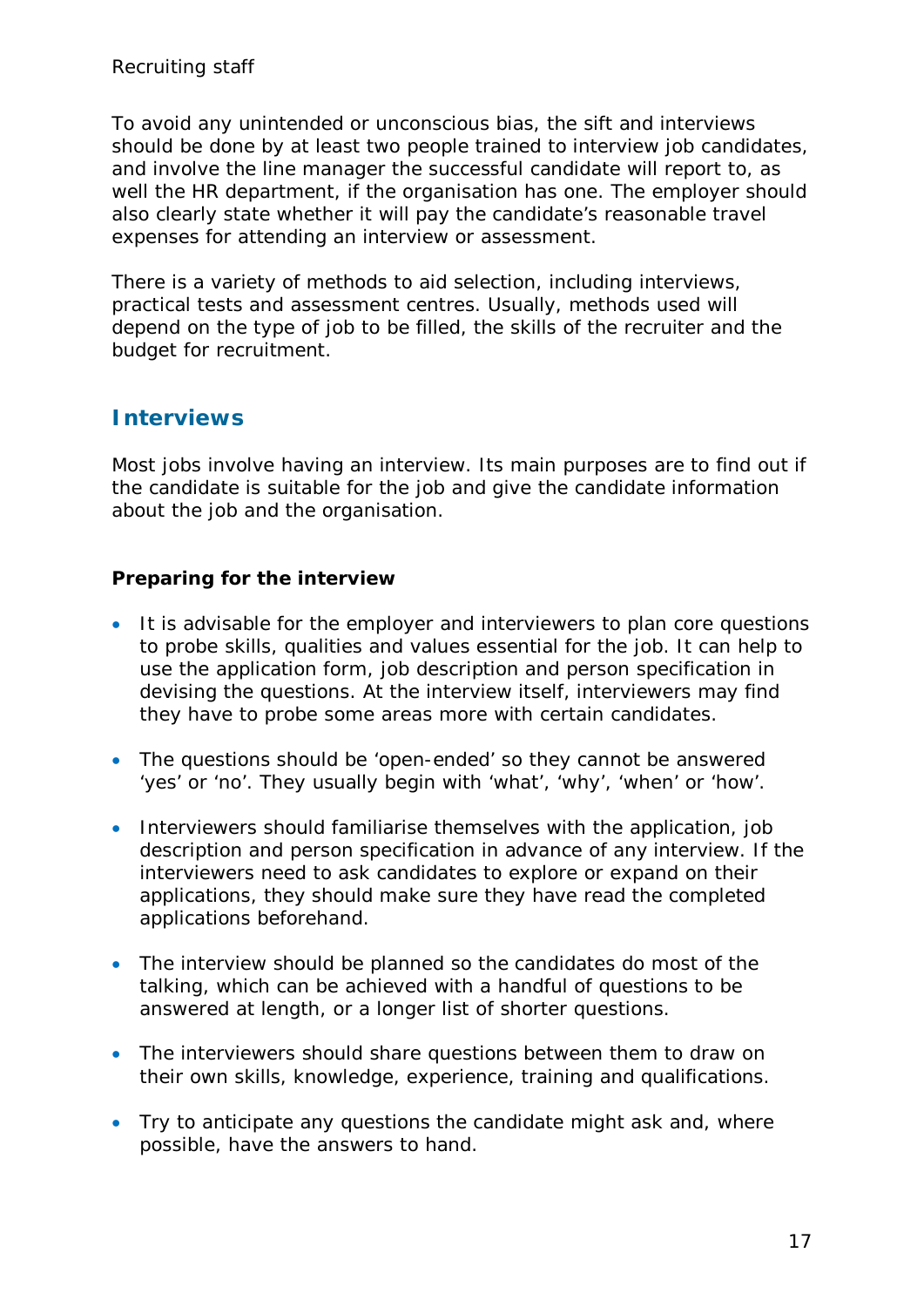- It is advisable that all interviewers are trained and aware of all relevant laws.
- Off-the-cuff interviews are likely to be different each time and, because they are inconsistent, unlikely to pick the right person and should generally be avoided.

#### **Conducting the interview**

- Make sure the practicalities are handled to set a candidate at ease before the interview starts – welcome them, show them where the toilets are and ask if they would like a drink. Most importantly, make sure the interview will not be interrupted by visitors or telephone calls.
- Interviews should, where possible, be conducted by more than one person to avoid unintended or unconscious bias.
- So all candidates are treated fairly and consistently, they should be given the same opportunity to demonstrate they are the best person for the role, and to ask questions of the interviewers.
- Understand that it is common for both candidates and interviewers to be nervous.
- Listen carefully and make brief notes on key points.
- It can be helpful to score candidates' answers to core questions for example, out of ten, with the top possible figure being the ideal score.
- Avoid asking for personal information or personal views irrelevant to the job, or potentially discriminatory questions such as 'Are you planning to have children in the next few years?'
- How an interview is handled can vary, but can typically involve:
	- **1.** thank the candidate for coming, give them time to sit down and get their application materials in place, then make any introductions
	- **2.** briefly outline information about the role and the organisation, and then move to the first question
	- **3.** keep to the interview's time frame and ensure there is time to ask all the questions. Allow for some flexibility in the time candidates are given to answer questions - for example, by rephrasing a question if they answered it poorly the first time, or to ask for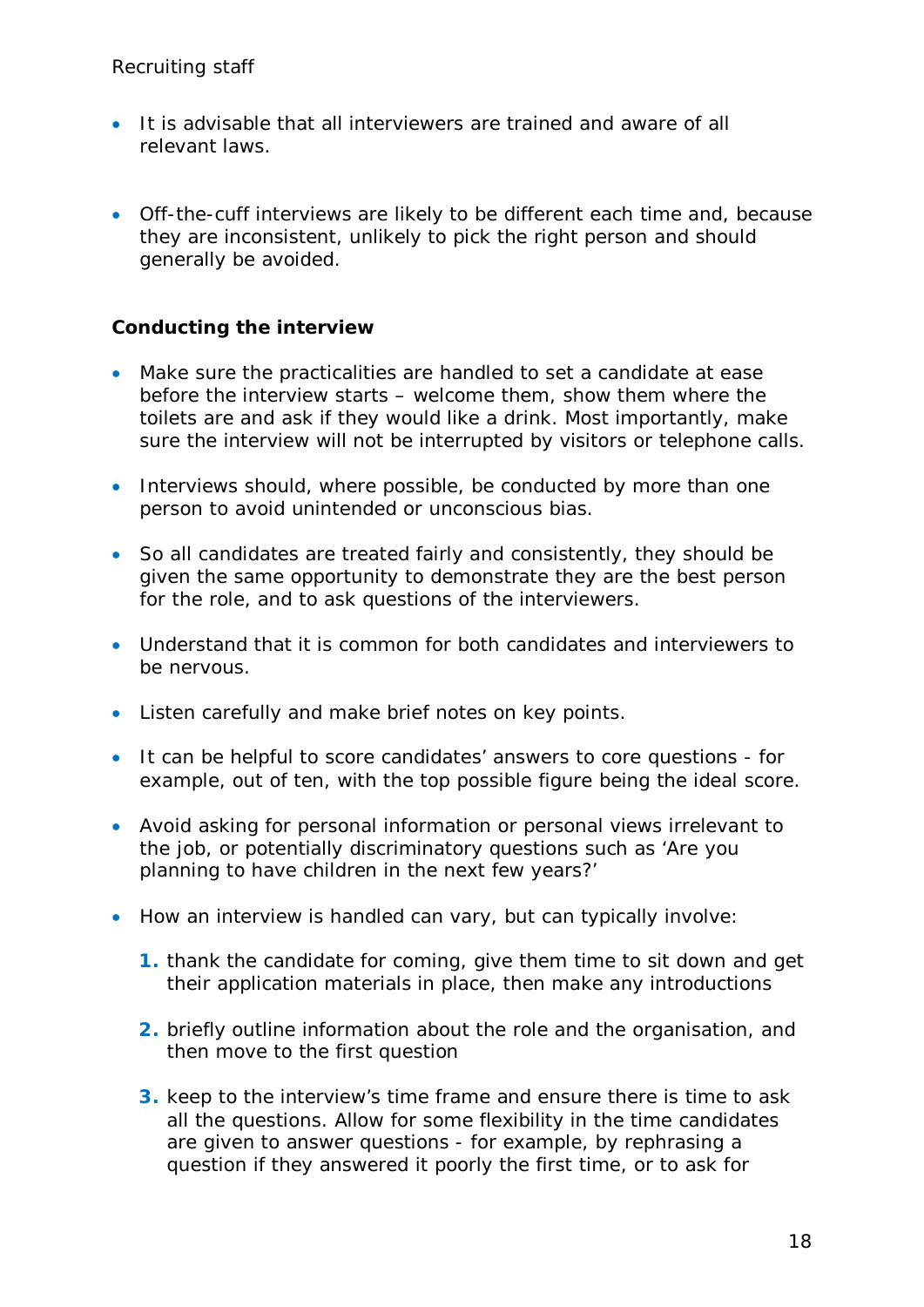further examples in answer to a question if there's time at the end of the interview

- **4.** Confirm the last question has been asked, check the candidate is familiar with the terms and conditions of the job and ask if they have any questions
- **5.** tell the candidate what will happen next and when they can expect to hear about the outcome of the interview.

#### **Take a tour**

In some situations, an interviewer may be able to briefly show the candidate around the workplace – this can present an opportunity to assess interaction with would-be colleagues, or give the candidate a better understanding of the environment they would be working in.

### <span id="page-18-0"></span>**Practical tests**

These tests are now widely used together with application forms, interviews and references. If the job involves practical, technical or specialist skills, it is likely the candidate should be tested for ability before or at the time of interview.

Testing is common in jobs that require working with numbers, words, IT, other technology, logic and accuracy. Sectors which use tests range from defence to telesales/call centres.

Tests must relate to the requirements of the job. The aims should be clear and how the results are assessed objective. Records of tests should be retained in accordance with data protection laws.

An employer should think carefully before using any test:

- is it really necessary for the requirements of the job?
- is it relevant to the job description and person specification?
- what is the organisation's policy on using tests, storing results and giving feedback to the candidate?
- is the test discriminatory in any way?
- is there a reasonable return on the time and costs invested?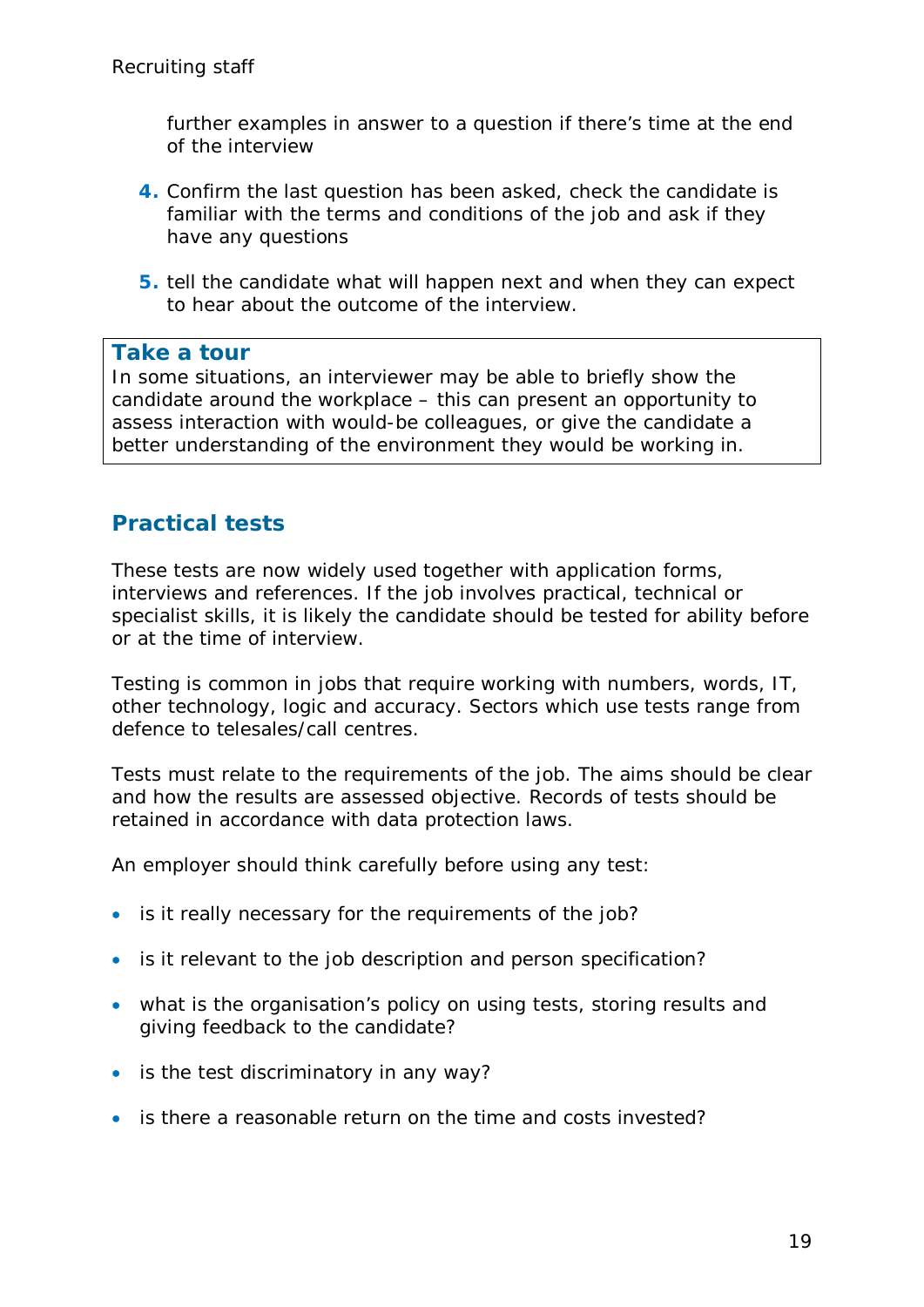#### **Psychological tests**

These can help measure intelligence, personality traits and even stamina.

One type of test is a multi-choice questionnaire assessing what is termed 'biodata' – short for biographical data. The questionnaire is said to probe past behaviour and reflect personality traits, attitudes, experiences, interests, skills and abilities. Its principle is that past behaviour is the best indicator of future behaviour.

Many organisations, particularly large ones, use psychological tests, but assessing personality is controversial. If using psychological tests, an employer should ensure recruiters are trained to use and assess them.

It is advised that tests should never be used as the only method of selecting new employees. Where a decision is made solely on computer processing of personal data, an applicant may require, under the Data Protection Act 1998, that the organisation reconsiders any rejection of them and reassesses the decision on another basis.

## <span id="page-19-0"></span>**Assessment centres**

An assessment centre's role is to gauge how good the candidate is at what they would do in the job. Skills and personal attributes tested will vary between jobs, but may include leadership, analysis, working under pressure, team work, communication skills and numeracy.

Assessment centre activities used to examine these qualities might include presentations, role play, team exercises, interviews, a task that suddenly drops into the in-tray, looking at how a candidate interacts with others in their team and psychological tests.

Candidates are observed and marked, usually by staff in the organisation trained as assessors. The assessment centre usually lasts between half a day and two days, and is held at the organisation or a hotel, for example.

Assessment centres are expensive to run, so they tend to be used by large organisations. Sectors where they are commonly used include banking, retailing, manufacturing, IT, accounting, the legal profession, the Civil Service, the NHS, the police and Armed Forces.

As an alternative, some employers choose to mix a smaller number of assessment exercises alongside an interview process.

## <span id="page-19-1"></span>**Health checks**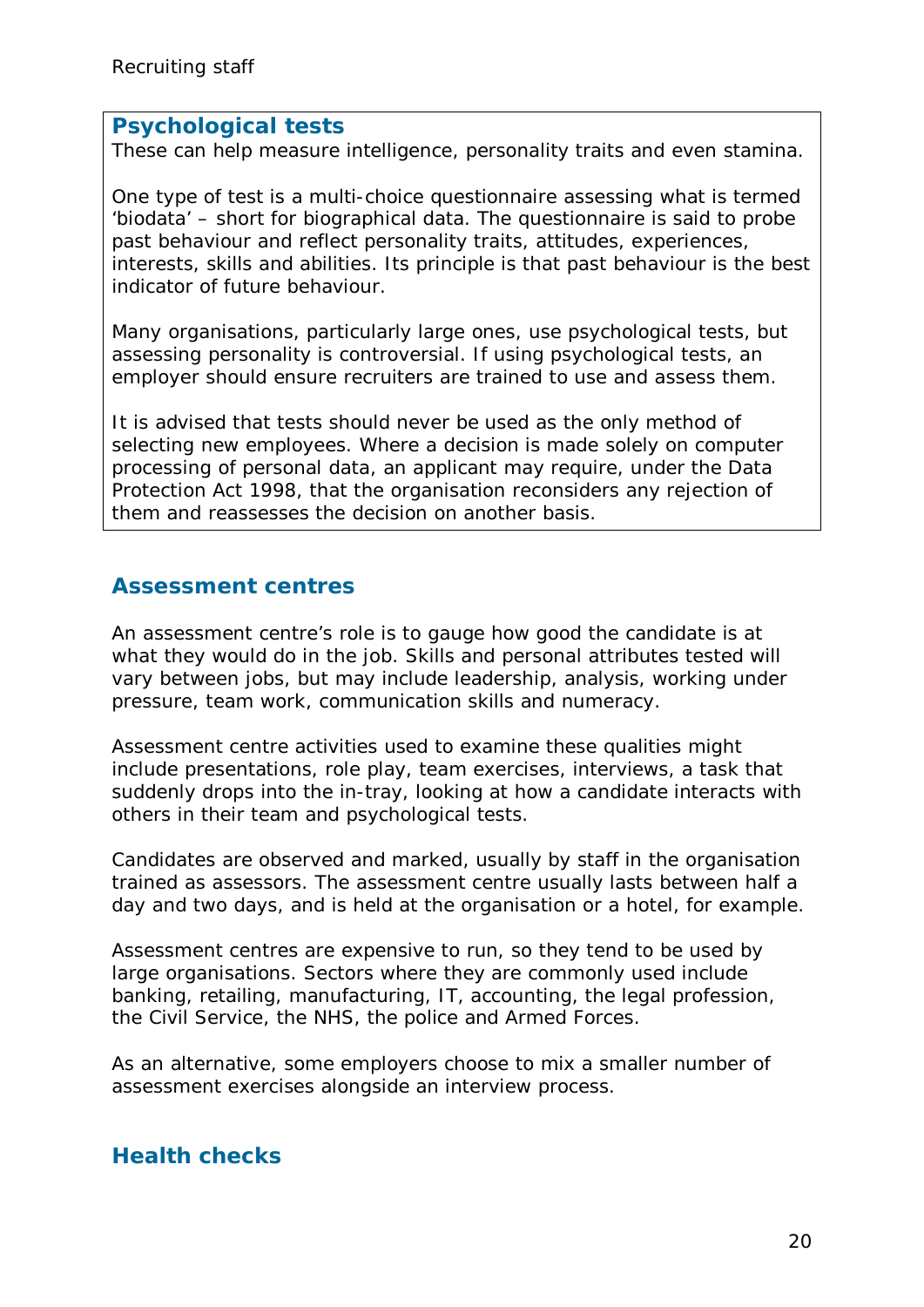If an employer believes it is necessary to ask health-related questions before making a job offer, it can do so only in the following circumstances:

- **1.** to determine whether an applicant can carry out a function essential to the role
- **2.** to take 'positive action' to assist disabled people
- **3.** to monitor, without revealing the candidate's identity, whether they are disabled
- **4.** to check that a candidate has a disability where this is a genuine requirement of the job.

The four limited circumstances under the Equality Act 2010 apply to all stages of recruitment before a job offer. This includes application forms, health questionnaires, interviews and any other assessment and selection methods.

Information on [making reasonable adjustments during a recruitment](#page-26-0) can be found later in this guide. For more information on terms such as 'positive action' and 'monitor' see the Acas guide, Equality and discrimination: understand the basics at [www.acas.org.uk/equality.](http://www.acas.org.uk/equality)

For most jobs, it is not necessary for candidates' health to be checked before they are offered a job, but once an employer has offered a candidate a job, whether unconditionally or conditionally, it is permitted to ask appropriate health-related questions.

This might be because of other legislation such as the legal requirement for a commercial vehicle driver to have an eye-sight test. Or, it might be to do with a requirement of the job – for example, the employer's cycle couriers need a health check because its insurer insists on it.

An employer should include the need for any health check or medical in the application pack for the job, and include it again in the letter offering the job. If the employer is going to ask for a health check on the candidate from the candidate's doctor, it must get written consent from the candidate first. Also, the candidate has a right to see the doctor's report and ask for it to be changed or withheld from the employer.

Employers making conditional offers are advised to keep a full record of why an offer is withdrawn for health reasons in case the matter leads to a claim of discrimination. An employer must also ensure that a health check itself does not discriminate. For example, targeting health checks at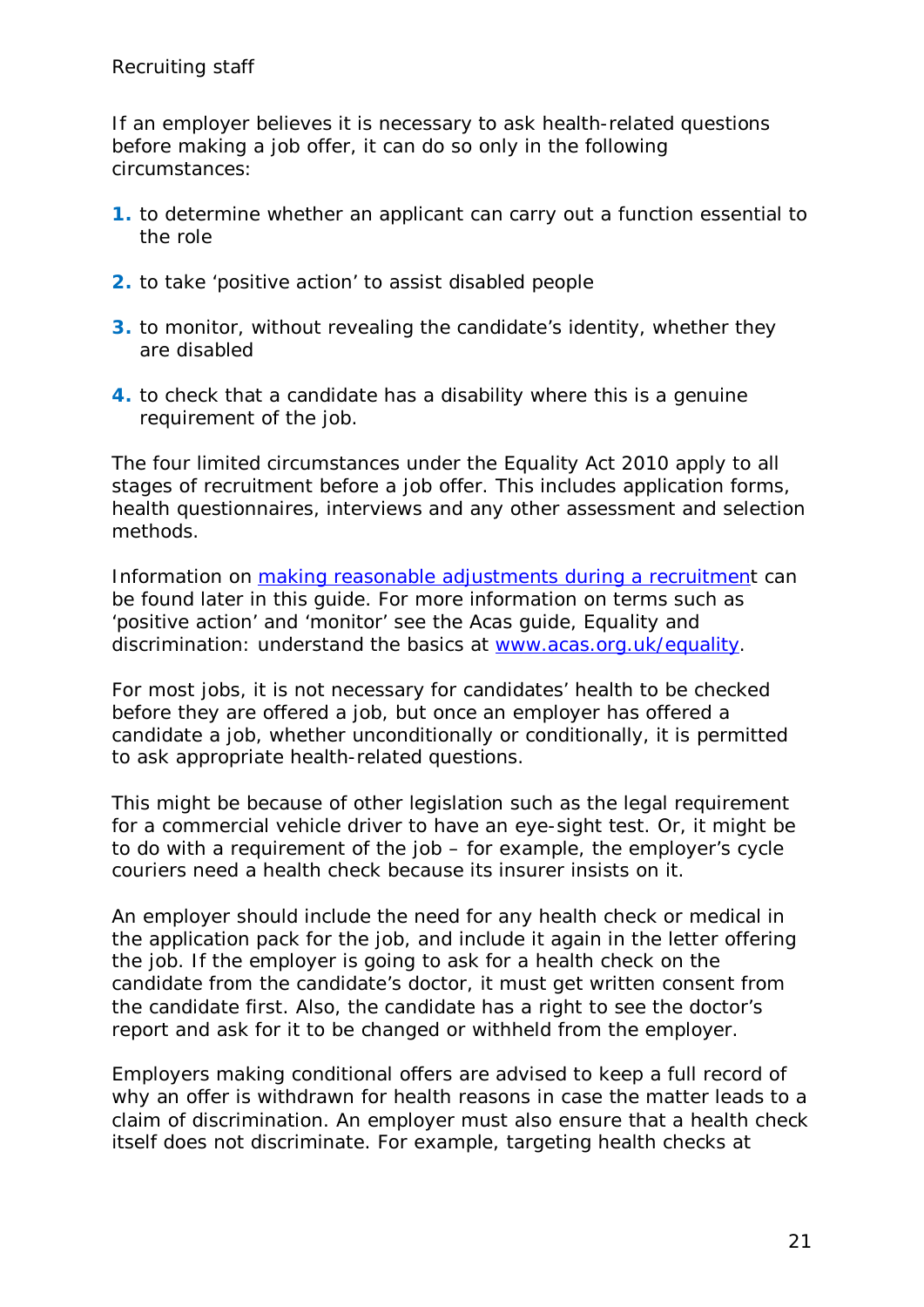certain age groups or disabled people, or discouraging people from applying, are likely to be discriminatory.

## <span id="page-21-0"></span>**Selecting the best candidate for the job**

The employer should have been systematic in using the application form, job description and person specification, and in marking candidates on their essential skills and qualities, whether in interview, tests or at an assessment centre.

It should now use those marks to determine which candidate has the highest tally – yet not overlook a low score in a crucial area. Using a structured scoring system will help an employer avoid the pitfalls of making snap judgements based on 'gut feeling' or sub-consciously looking for similarities to themselves in the candidate.

As soon as possible after an interview or assessment centre, the interviewers/assessors should write up their notes of key answers, scores and other important details.

The employer should decide the successful candidate and offer them the job as soon as possible. If they decline, the job should be offered to the next most successful candidate etc until the offer is accepted (or no acceptable candidates remain). As soon as possible after this, inform all the other applicants that they have been unsuccessful in the current recruitment.

Interviewers/assessors writing up their notes is not only for the decisionmaking process, but also to provide feedback to candidates if they ask. An employer should try to give positive feedback to unsuccessful candidates on where they might reasonably improve – in future, it might want them to apply for other suitable jobs. An employer might also want to keep candidates' details to match against future vacancies.

Under the Data Protection Act 1998, a candidate can ask to see information held about them – for example, the application form, interview notes and references, or the full personal file if the candidate already works for the organisation. Go to the Information Commissioner's Office at [www.ico.org.uk](http://www.ico.org.uk/) to find out more.

Also, an employer should be aware that its reasons for appointing or not appointing a candidate might be challenged under discrimination legislation. To find out more, see the Acas guide, Equality and discrimination: understand the basics at [www.acas.org.uk/equality.](http://www.acas.org.uk/equality)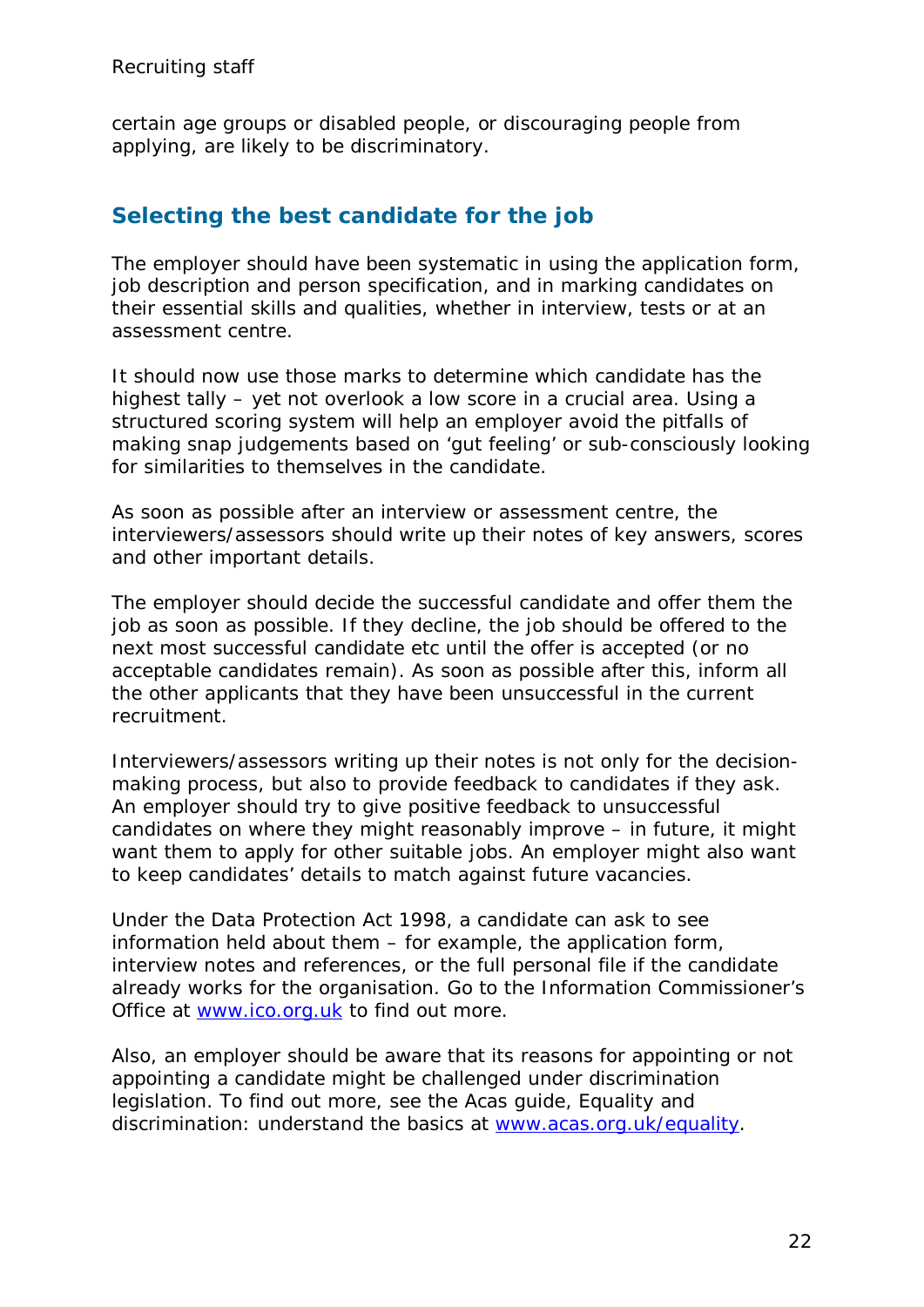## <span id="page-22-0"></span>**Step 5: Completing final details**

## <span id="page-22-1"></span>**Pre-employment checks and offering the job**

By now, the employer has decided who it wants. However, a further consideration should be what are called pre-employment checks – some are optional and some are a legal requirement.

- **Carrying out checks before a job offer:** Some employers carry out as many checks as possible before offering a job. This will offer reassurance that an employee is suitable before a job offer is made, and can also speed up the time it takes to get an employee to start work, but it can come at a financial and administrative cost.
- **Carrying out checks once an offer has been made:** Some employers carry out checks once they have sent a job offer letter and the candidate has accepted the post - but such an offer should say it will carry out pre-employment checks, and the job offer is made on the condition that the results of the checks are satisfactory. This method tends to reduce the financial and administrative costs, but can be problematic if candidates are subsequently found to fail any of the checks.
- **Carrying out checks once the job has started:** The employer might also offer the job on a probationary period so it can complete checks before offering the role permanently. This is likely to result in the fewest unnecessary checks. However, some legal checks may need completing before employment starts, and other checks may inadvertently become forgotten or disregarded.

Some of the checks are covered in the next section, including:

- Checking the right to work in the UK
- Disclosure and Barring Service (DBS) checks
- References
- Proof of qualifications.

A more detailed checklist of pre-employment checks is available at [www.acas.org.uk/templates.](http://www.acas.org.uk/templates)

All checks must meet Data Protection Act 1998 requirements – these include that they must be lawful, necessary and fair, and information must be from a trusted source. Where possible, the employer should only check the successful candidate.

## <span id="page-22-2"></span>**Handling pay queries**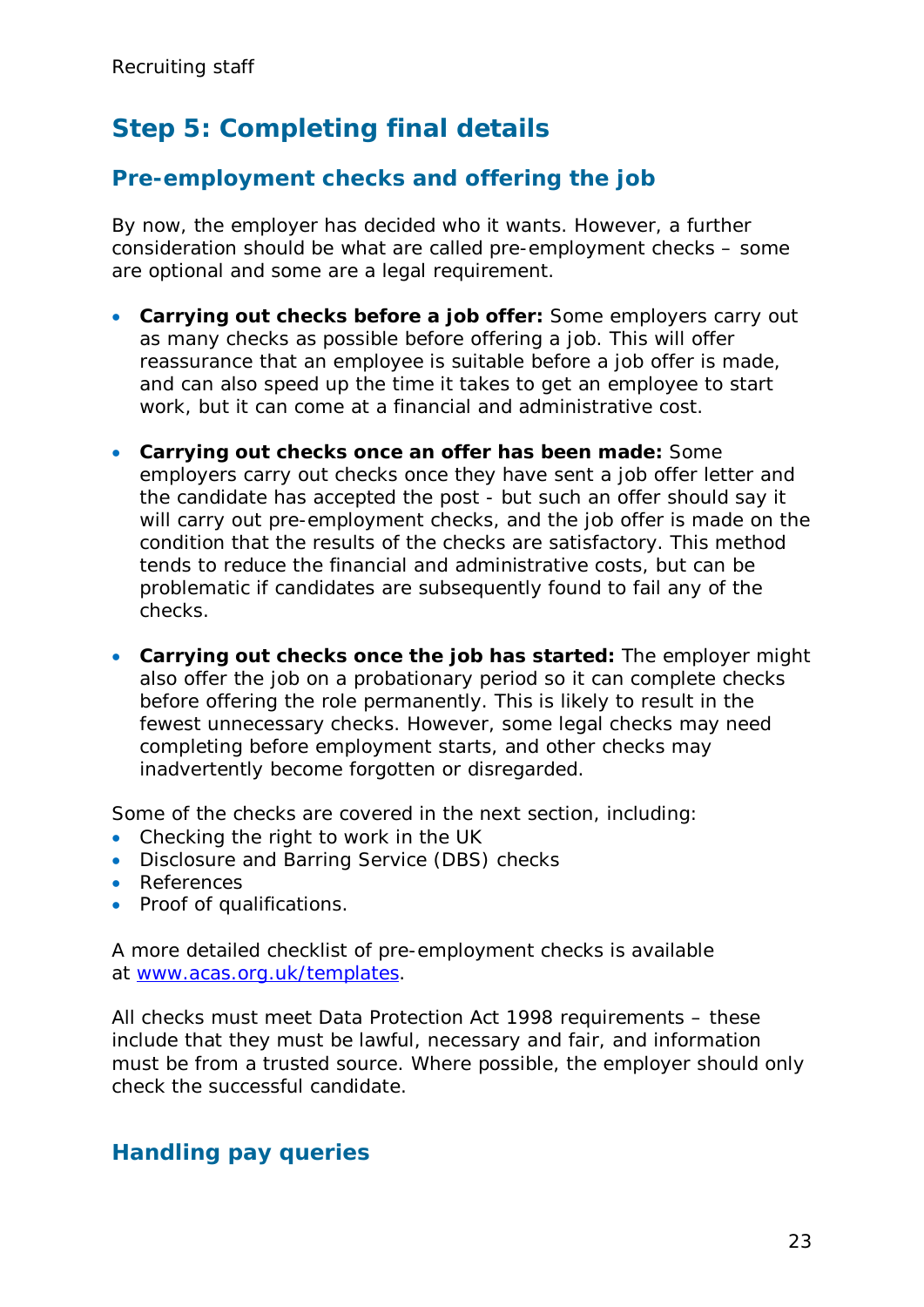When considering how to attract applicants, the employer will usually have determined the going rate for the job, and should take into account any pay grades, scales, and relevant negotiated agreements in the organisation. While many job offers will involve employees accepting the advertised rate of pay, some employers may negotiate a pay rate with potential employees.

Some employers will offer different rates of pay to new recruits for a variety of reasons, such as to attract someone who has been 'headhunted' – but this should be handled carefully. The Equality Act says men and women in full-time or part-time employment have a right to 'no less favourable' pay, benefits and terms and conditions in their employment contracts where they are doing equal work. However, an employer may defend a claim if they can show the reason for the difference is due to a genuine factor and not based on the sex of the employee. For more on 'equal pay' go to [www.acas.org.uk/equalpay.](http://www.acas.org.uk/equalpay)

Employers must also comply with National Minimum Wage rates which change every October, and the pay regulations for workers in agriculture and horticulture. For more information on pay, go to [www.acas.org.uk/pay.](http://www.acas.org.uk/pay)

## <span id="page-23-0"></span>**References**

The job application form should say at what point in the recruitment process any references will be sought. It is usually requested no earlier than the job offer stage, although details will often be asked for ahead of this. Speedy requests are often better because job offers that are made 'subject to satisfactory references being received' can become difficult – especially where an employee has started working and the reference is bad, or is not provided.

A prospective employer may ask for two types of reference:

- **professional reference:** usually from the candidate's current employer, or a previous employer or manager.
- **character (or personal) reference:** this typically comes from an independent person, often in a respected position, who knows the candidate well.

The prospective employer should only approach the candidate's current employer with the candidate's permission. Any request should include a job description to give the referee context. It should not ask for personal information or conjecture about the applicant.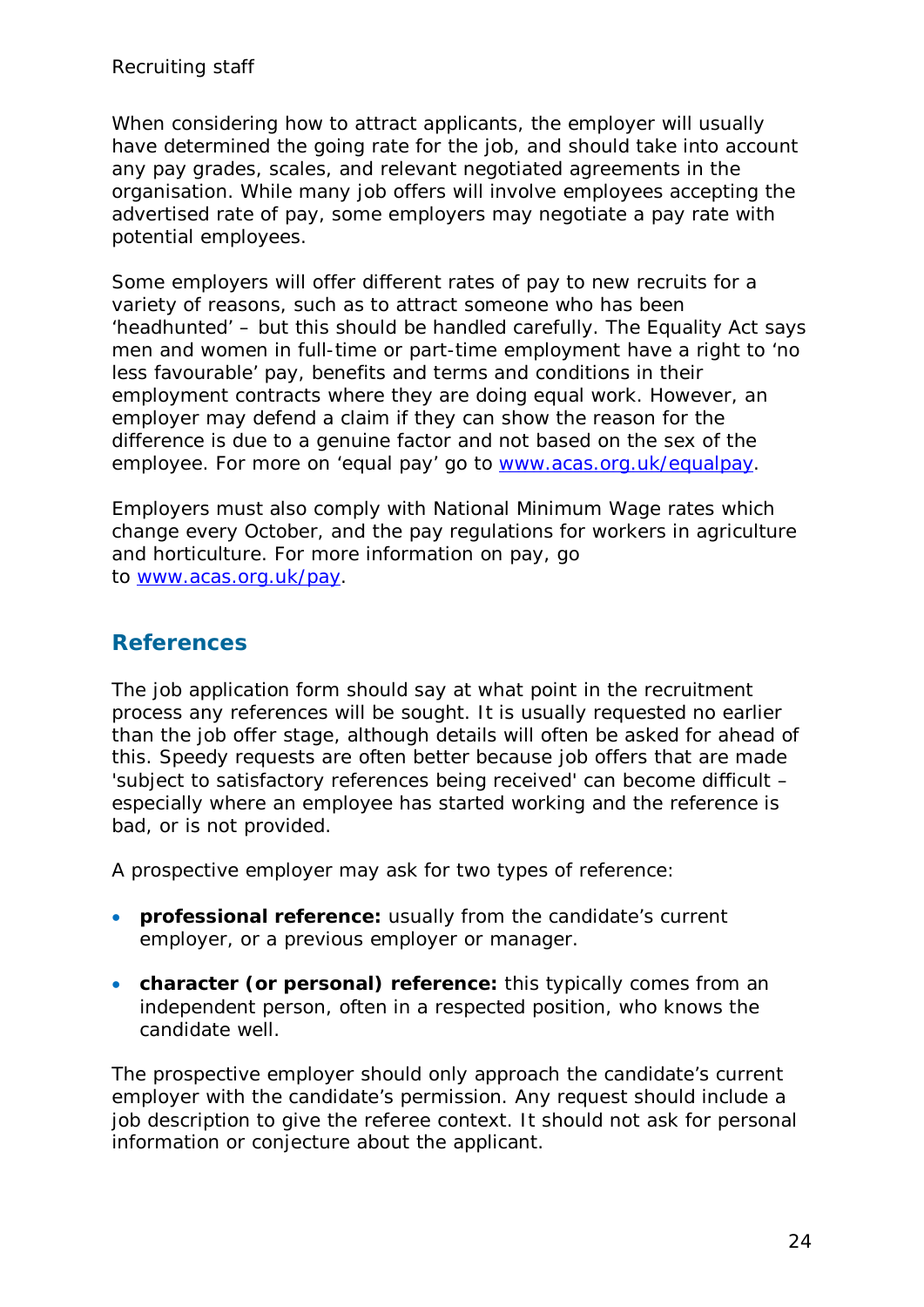There are three main responses to a request for a professional reference and it is important for an ex-employer to be consistent in which it chooses:

- **a professional reference is given:** This can be written as the responding employer wishes, giving an assessment of the employee's performance and relevant personal qualities, in addition to core factual information. It must be true, fair and accurate.
- **a factual or basic reference is given instead:** Employers who do not wish to provide a full professional reference may choose to provide a version covering just clear and basic facts such as dates of employment, roles held and salary.
- **no reference is given:** There is usually no legal requirement for an employer to provide a reference, although there are some important considerations to be aware of (see below).

## **Important considerations for employers who do not intend to give references**

- Providing references for some employees but not others may result in allegations of discrimination.
- There are some regulated industries (such as financial services) where a reference must be provided.
- An employer may, in rare circustances, be failing in its duty of care by failing to give a reference.

Where no reference is recieved, it can be useful for the prospective employer to have a policy that allows for recruitment with a probationary period.

Where possible, it is good practice for both employer and employee to be clear about how the employer will respond to reference requests before the employee applies for jobs.

Further, references should be written, not given verbally, to avoid any dispute about what has been said.

### **Requests from applicants to see their references**

Generally, if the reference deals with information already known to an applicant, it should be given to them if they ask for it. But, if the reference contains information the author of the reference would not want the applicant to see, this can become complex. For more on references, and what to do if a candidate asks to see their reference, see the data protection Employment Practices Code on the Information Commissioner's Office website at [www.ico.org.uk.](http://www.ico.org.uk/)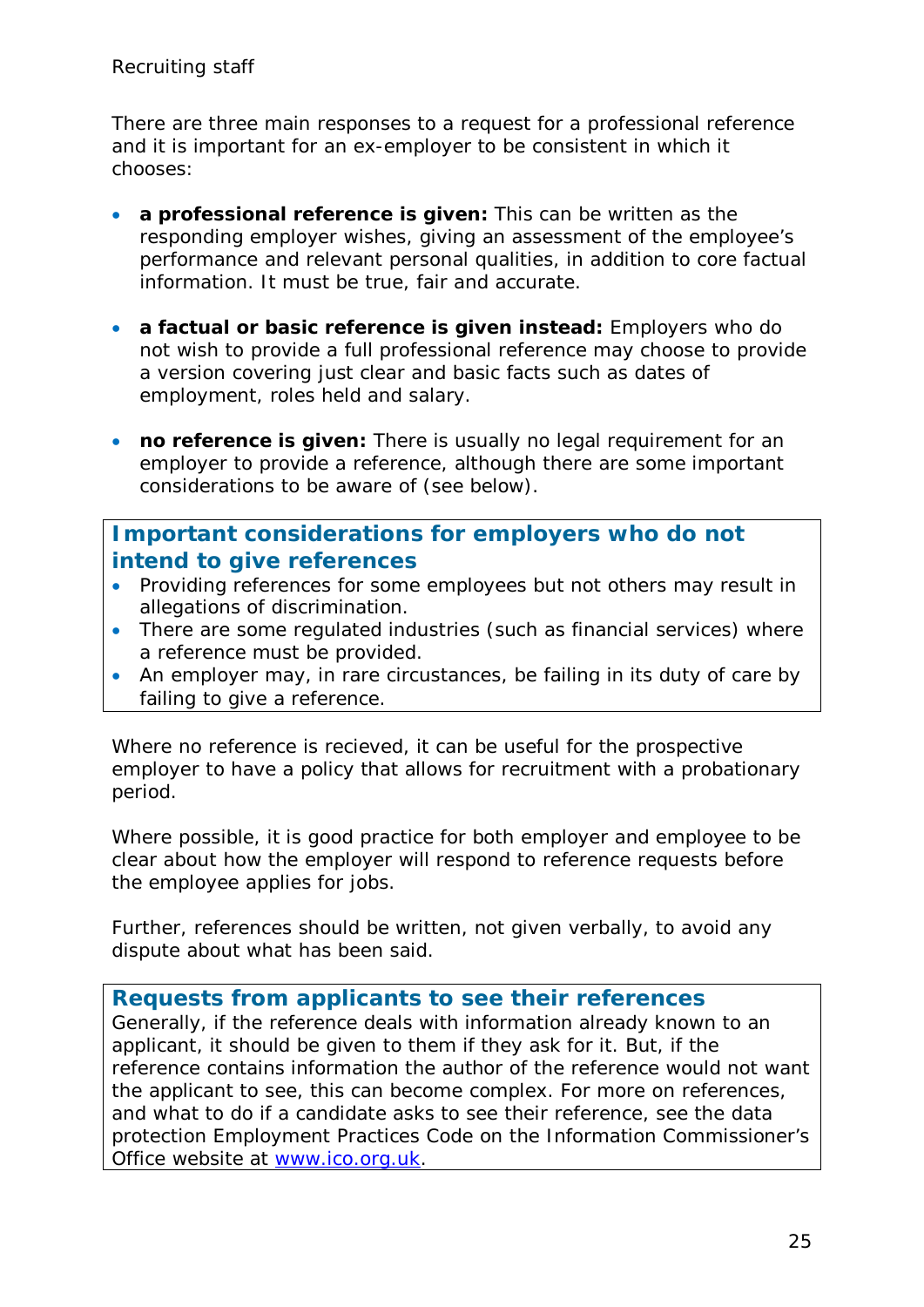## <span id="page-25-0"></span>**Proof of qualifications**

It is reasonable for an employer to ask the applicant for proof of qualifications, training or licences important to the job. The candidate may be asked to bring evidence of qualifications to the interview. If the checks are being made with someone or an organisation other than the candidate, it is good practice to make sure the applicant knows and that copies of any relevant documents will be held on their personal file.

## <span id="page-25-1"></span>**Contract queries**

As well as the job offer letter and Written Statement of Terms and Conditions of Employment, outlined in Step 2, the successful candidate's contract of employment includes:

- the employer's procedures, policies and documents referred to in the Written Statement – for example, on managing discipline
- employment laws such as those relating to annual leave and unfair dismissal (subject to any qualifying requirements, such as a required length of continuous employment)
- rules too obvious to be included in the Written Statement for example, that an employee will not steal from their employer.

Before the new recruit starts, it is best for the employer to give them their Written Statement to avoid disagreements, or misunderstandings, and remind them where they can find out more about the organisation's procedures and policies.

The employer should make sure the new recruit has the opportunity to raise any queries and that it deals with them promptly, so that once they start they can focus on learning their role and fitting in.

## <span id="page-25-2"></span>**Other considerations**

### <span id="page-25-3"></span>**Recruiting without discriminating**

An employer must not discriminate against job applicants because of Equality Act protected characteristics such as age, sex (gender), disability, race, religion or belief and sexual orientation at any stage of the recruitment process, including when:

- advertising the role
- going through job applications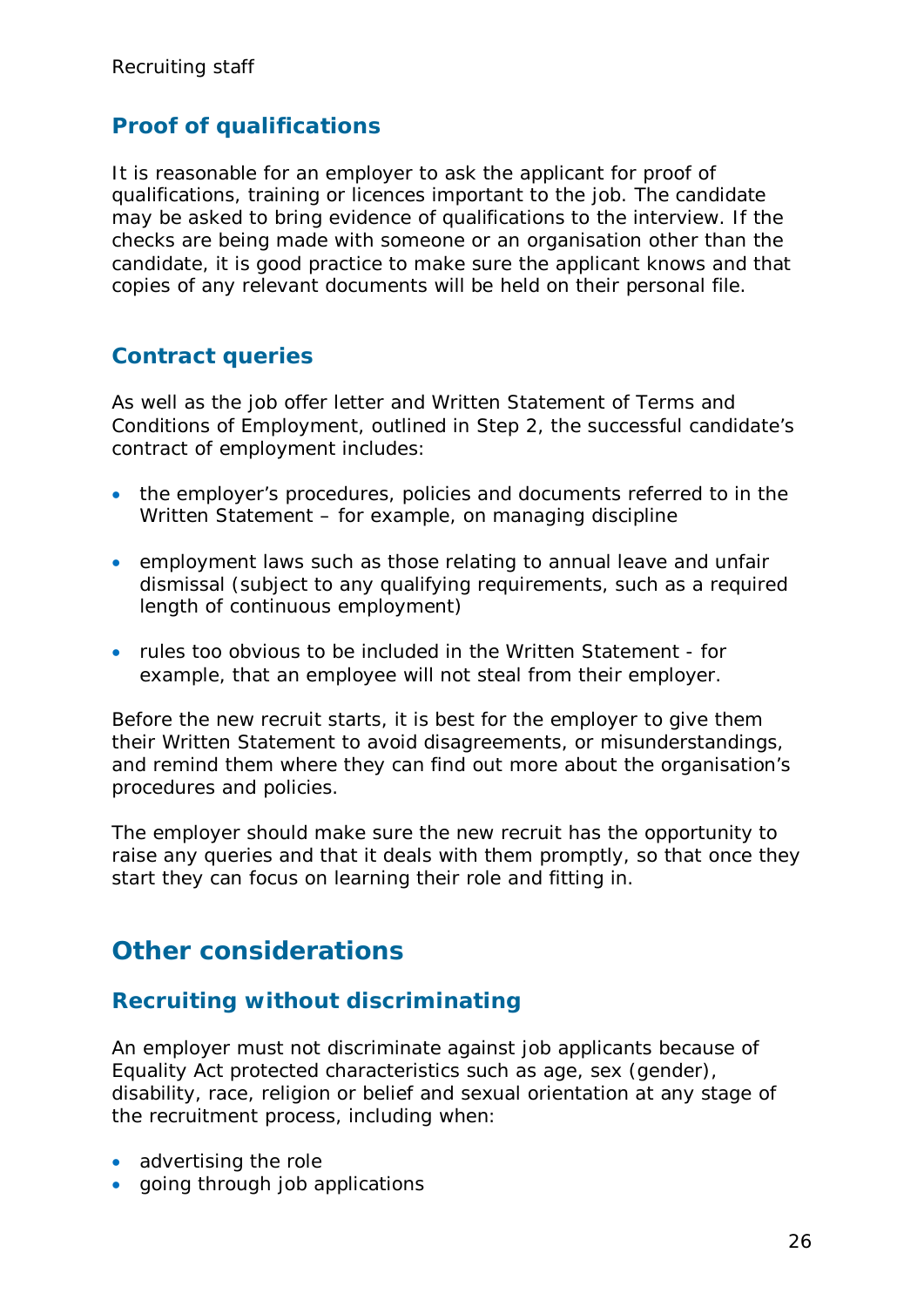- selecting candidates for interview/assessment
- offering a candidate the job
- offering terms and conditions
- and once an applicant becomes an employee.

There are other areas of recruitment where discrimination can happen. To find out more, see the Acas guide Prevent discrimination: support equality available at [www.acas.org.uk/equality.](http://www.acas.org.uk/equality)

## <span id="page-26-0"></span>**Reasonable adjustments for disabled job applicants**

An employer must ask whether an applicant needs any reasonable adjustments (often referred to as access requirements) for any part of the recruitment process.

Further, if a candidate has indicated a disability on their application form, or the employer becomes aware of it, or the candidate asks for reasonable adjustments to be made, the employer must consider making them.

#### **For example…**

In many cases, reasonable adjustments are relatively simple and inexpensive for an employer to make:

- **1.** a candidate with a hearing impairment may need to clearly see the interviewer so they can lip read
- **2.** a candidate with limited mobility may need to know the 'accessibility routes' to the interview rooms in the employer's building
- **3.** a candidate with dyslexia may need some additional reading time to familiarise themselves with materials used in an assessment centre.

#### <span id="page-26-1"></span>**Reviewing if recruitment was effective**

It is worth an employer regularly assessing the effectiveness of its recruitment process so it is clear what works well and where improvements are needed. Once a new recruit has settled in, an employer should look back at all the important areas:

- did the assessment of staffing needs turn out to be accurate?
- could the essential documents for example, the job description or application form – be improved in any way?
- did the advertisement and the channels used produce enough suitable candidates from different backgrounds?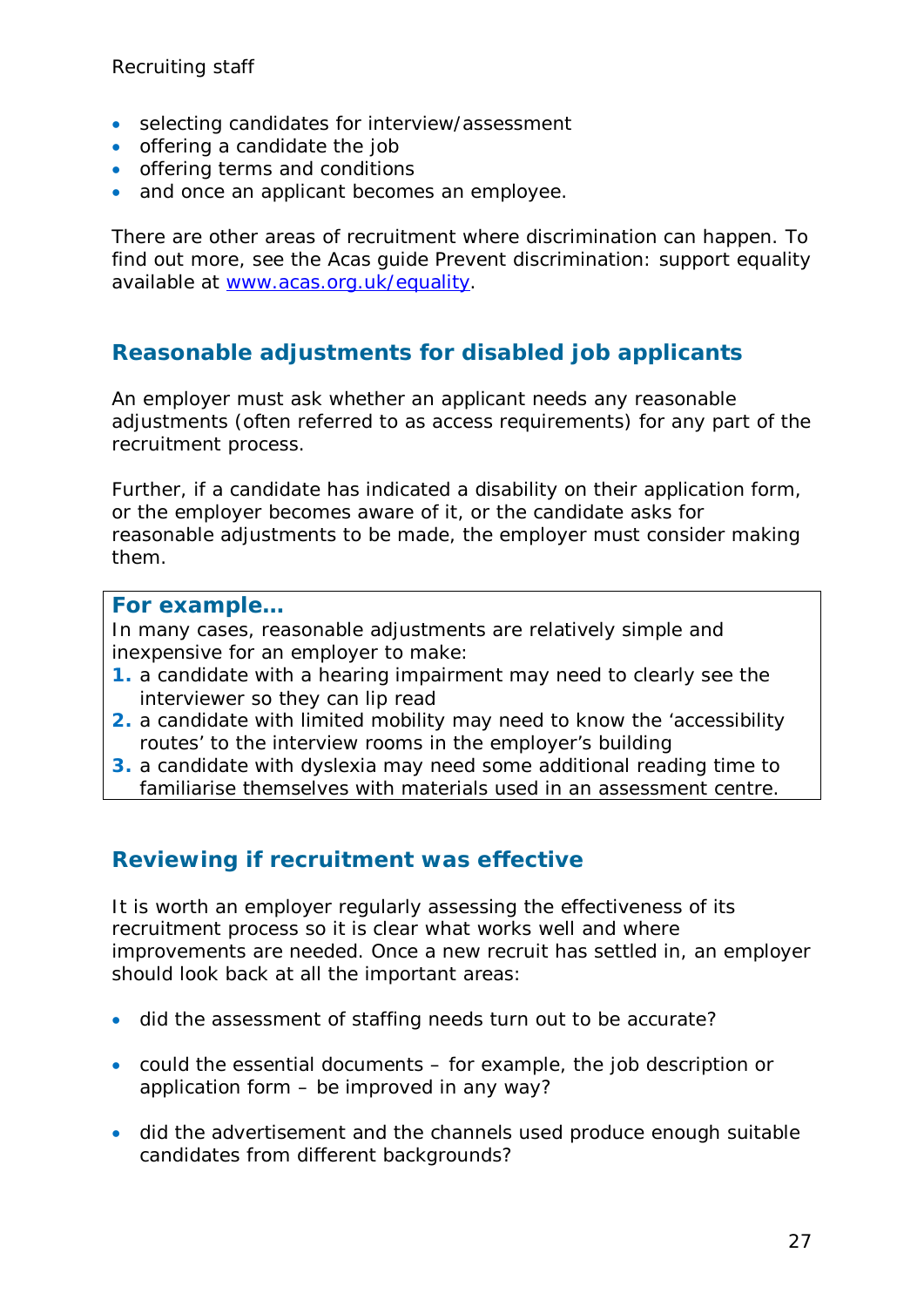- what proportion of unsuitable applications were let through at the sifting stage and is this an acceptable level for the organisation?
- did the recruitment method draw out what the employer needed to find out about the candidates' abilities and attributes?
- were there any problems in getting the successful candidate to accept the job offer?

An employer should also bear in mind that a successful recruitment process for one job does not automatically mean exactly the same approach will be fruitful next time. This can be the case if the labour market changes, such as new circumstances increasing the availability of graduates but reducing the number of available experienced staff.

## <span id="page-27-0"></span>**The right to work in the UK**

Employers must check whether a job applicant it wants to employ is entitled to work in the UK before it actually employs them. It should also check thoroughly that all necessary paperwork is correct and up to date, as an employer can now face up to five years in prison for employing someone whom it has 'reasonable cause to believe' is an illegal employee . Also, an employer can be fined up to £20,000 per employee without the right to be employed in the UK.

In further measures in the Immigration Act 2016, which came into force on July 12, 2016, employees found guilty of a new criminal offence of illegal working can face up to six months in prison and/or a fine in England, Wales and Scotland. Also, their wages can be confiscated.

To find out more about the clampdown on illegal working, see the Home Office factsheet on [https://www.gov.uk/government/uploads/system/uploads/attachment](https://www.gov.uk/government/uploads/system/uploads/attachment_data/file/537205/Immigration_Act_-_Part_1_-_Illegal_Working.pdf) data/file/537205/Immigration\_Act - Part 1 - Illegal Working.pdf

To avoid discrimination, employers should be consistent in their checking and not simply check recruits they assume would not be eligible.

British citizens, citizens of the Channel Islands, the Isle of Man, the Republic of Ireland and the rest of the European Union, Switzerland, Iceland, Liechtenstein and Norway are all entitled to work in the UK.

For more about eligibility to work in the UK and an employer's obligations, go to [Check if someone can work in the UK - GOV.UK](https://www.gov.uk/legal-right-work-uk) or [Check a job](https://www.gov.uk/check-job-applicant-right-to-work)  [applicant's 'right to work' documents - GOV.UK](https://www.gov.uk/check-job-applicant-right-to-work) for more information including: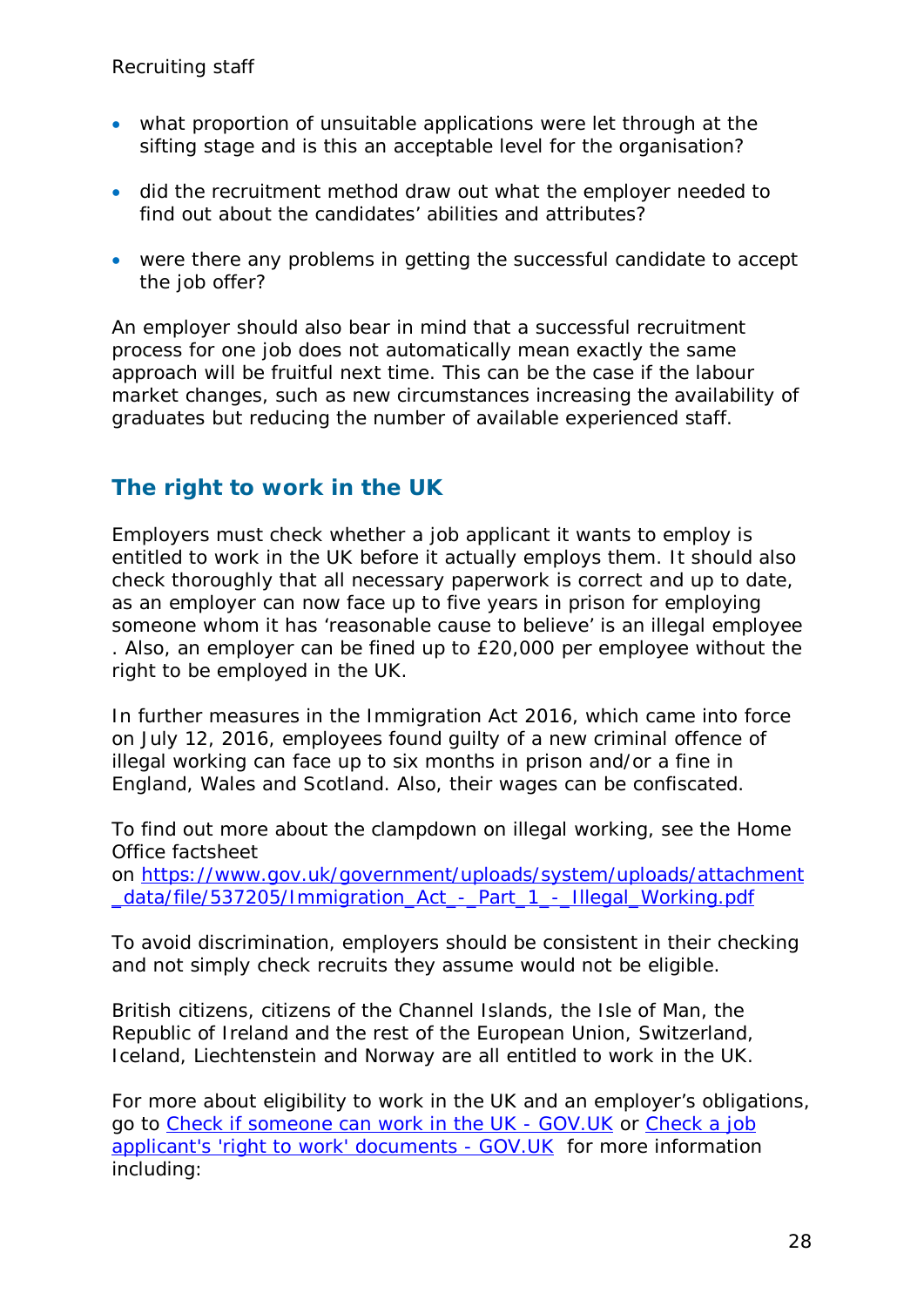- Checking if someone can work in the UK
- An employer's guide to right to work checks
- The Home Office's code of practice for employers on avoiding unlawful discrimination while preventing illegal working.

## <span id="page-28-0"></span>**Criminal records**

An employer can ask for details of a criminal record, but if it does it must ask the correct question of the prospective employee. For most roles, an employer is only allowed to ask about what are termed 'unspent cautions and convictions' under the Rehabilitation of Offenders Act 1974 (ROA). For these roles, an employer is entitled to a basic criminal record check called a 'Basic Disclosure' and the correct question to ask applicants is: Do you have any unspent convictions? Yes / No.

However, there are certain types of job exempt from the ROA where it is necessary to ask a different question. For example, for roles including working with children and/or vulnerable groups, and in healthcare, and certain regulated financial roles. The correct question for these roles is: Do you have any cautions, convictions, reprimands or final warnings which are not protected as defined by the Rehabilitation of Offenders Act 1974 (Exceptions) Order 1975 (as amended in 2013)? Yes / No. These roles may be eligible for a Disclosure and Barring Service (DBS) check which might be 'Standard' or 'Enhanced'.

An employer must explain to a job applicant or employee how or why the role is eligible for a DBS check and where they can get independent advice.

All these checks can be a complicated legal area.

An employer can get free advice from Nacro, the crime reduction charity. Its Employer Advice Service is on 0845 600 3194 or email [employeradvice@nacro.org.uk](mailto:employeradvice@nacro.org.uk)

Job applicants and employees can get free advice from Nacro's Resettlement Advice Service on 0300 123 1999 or email [helpline@nacro.org.uk](mailto:helpline@nacro.org.uk)

Also, Nacro has a practical guide to employing ex-offenders. Recruiting safely and fairly is availble from [www.nacro.org.uk/recruitingsafelyguide.](http://www.nacro.org.uk/recruitingsafelyguide)

<span id="page-28-1"></span>There is also information on the Acas web page, [Criminal record checks](http://www.acas.org.uk/index.aspx?articleid=4845)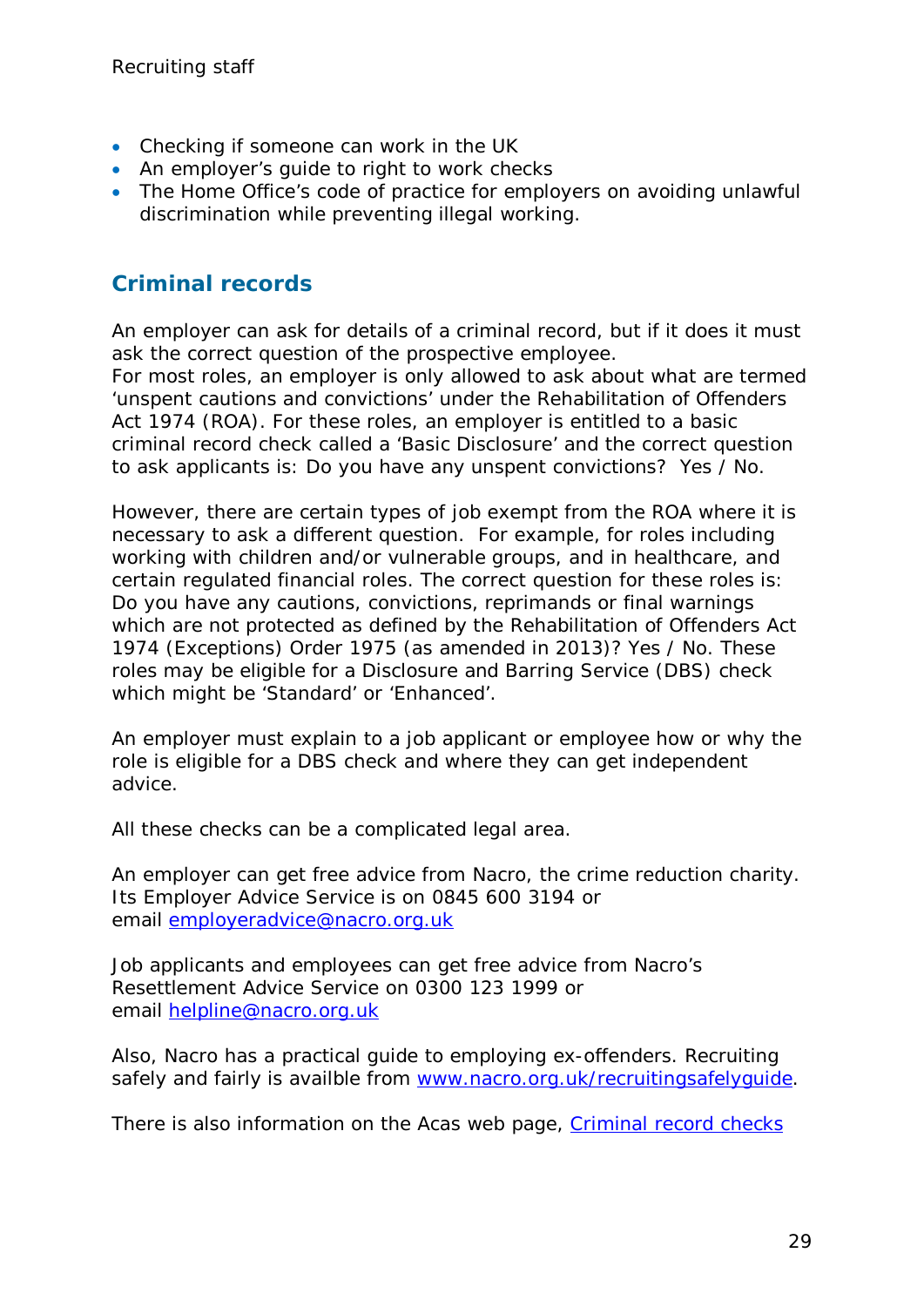## **Job market changes and trends**

An employer will benefit from keeping abreast of changes in the labour market which can affect its chances of securing the skills and attributes it seeks.

Recent trends in the workplace include:

- **ageing workforce:** The number of older employees is forecast to carry on rising in the decades ahead. Reasons include the increasing proportion of older people in the UK - the Office for National Statistics says people aged 65 and over will make up almost a quarter of the population (23%) by 2035, compared with 17% in 2010. Also, the retirement age of 65 has been largely scrapped, and changes to pensions mean many employees look to carry on working because they cannot afford to retire until later
- **more women at work:** 2015 has seen a record number of women in the UK workforce – an increase of almost 800,000 in four years, according to Government figures. They said almost seven out of every ten women between 16 and 64 were in work (67%). The figures also revealed more women getting jobs in agriculture, manufacturing and construction
- **young workforce:** After concern in 2013 that more than one in five people between 16 and 24 – almost one million – were unemployed, the figure fell to 743,000 at the start of 2015. However, there is still

reported to be misunderstandings between some young people and some employers in what they expect of each other in the workplace – for example, many young jobseekers complain they do not get feedback about why they did not get the job.

• **homeworking:** The number of employees working from home is predicted to continue rising, particularly in office-related work. The Office for National Statistics said more than four million people in 2014 worked from home some or much of their time – the highest figure since records began in 1998. While most were self-employed or worked in the family business, the rest – more than a third – were employees. The research also found homeworkers tend to be in skilled roles.

## <span id="page-29-0"></span>**Further information**

#### **Useful tools online**

Outline of a job description Outline of a person specification Outline of a recruitment checklist Outline of job offer letters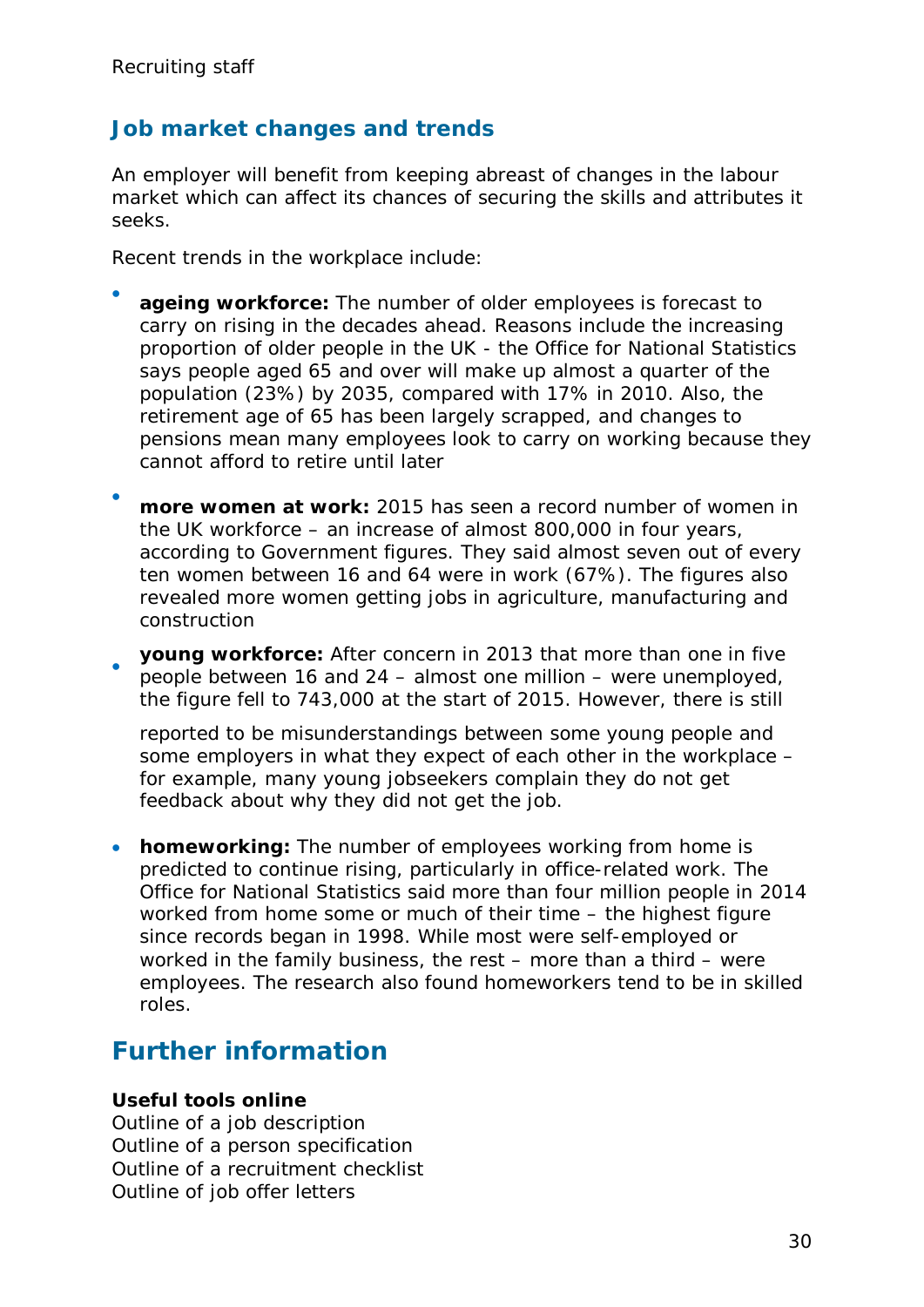Outline of a pre-employment checklist

Outline of a Written Statement of Terms and Conditions of Employment All the above are available at [www.acas.org.uk/templates](http://www.acas.org.uk/templates)

#### **Acas learning online**

Acas offers free E-Learning, including courses on Contracts of employment and Written Statements, and Pay and reward.

#### **Acas training**

Our recruitment training is carried out by experienced Acas staff who work with businesses every day. Go to [www.acas.org.uk/training](http://www.acas.org.uk/training) for upto-date information about our training and booking places on face-to-face courses.

Training can be specially designed for smaller companies and our current programme includes:

- recruitment, selection and retention
- employing people a practical introduction
- human resource management for beginners
- contracts of employment.

Also, Acas specialists can visit an organisation, diagnose issues in its workplace, and tailor training and support to address the challenges it faces. To find out more, go to [www.acas.org.uk/businesssolutions.](http://www.acas.org.uk/businesssolutions)

#### **Acas guidance**

Age and the workplace - a guide for employers and employees **Apprentices** Discipline and grievances at work Discrimination: what to do if it happens Equal pay Equality and discrimination: understand the basics Flexible working and work-life balance The right to request flexible working Handling pay and wages Homeworking – a guide for employers and employees How to manage performance National Minimum Wage Prevent discrimination: support equality Social media and recruitment Starting a new employee: the induction Unconscious bias Younger workers

#### **Additional help**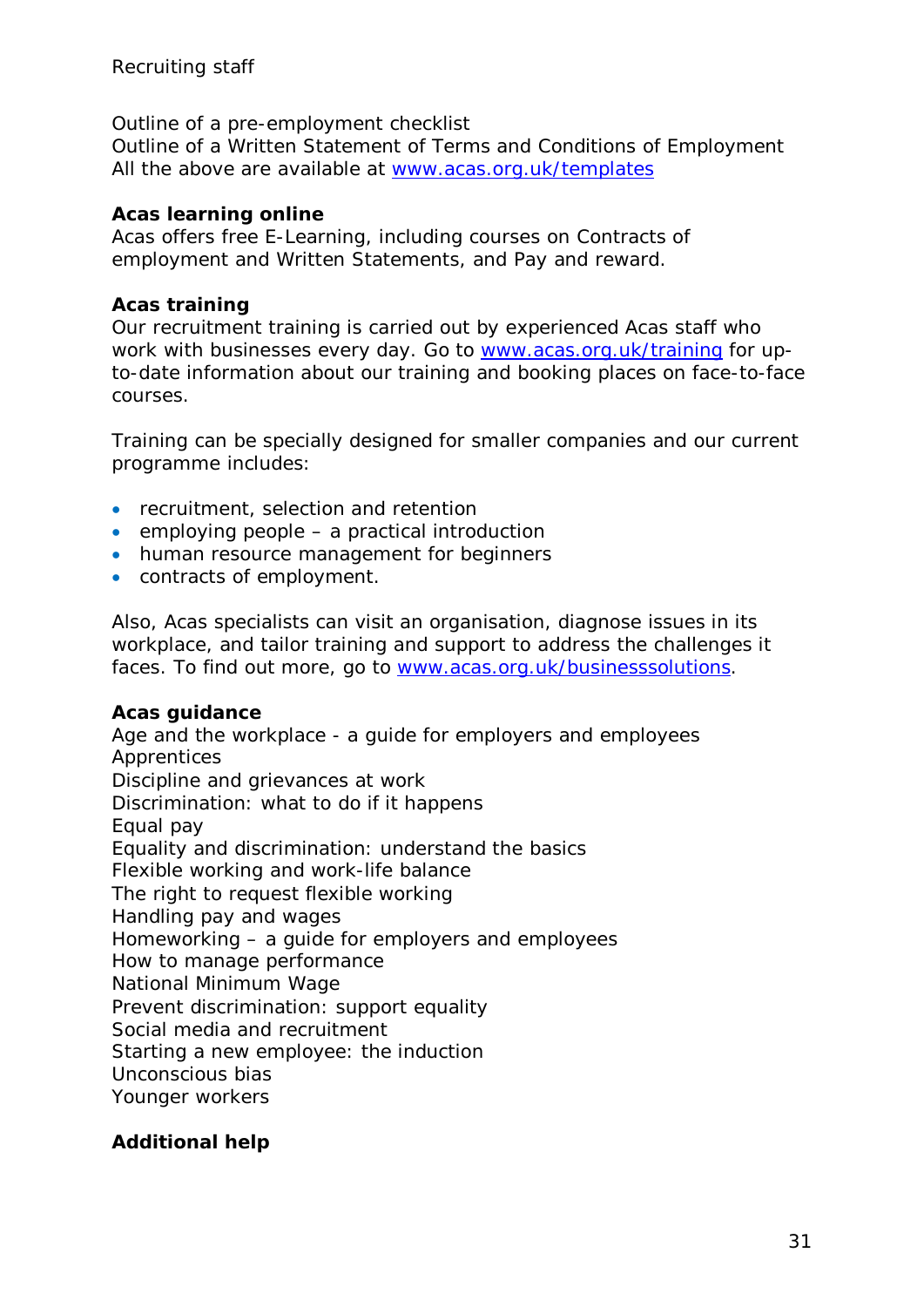Employers may be able to seek assistance from groups where they are members. For example, if an employer is a member of the Confederation of British Industry or the Federation of Small Businesses, it could seek its help and guidance. If an employee is a trade union member, they can seek help and guidance from their trade union representative or equality representative.